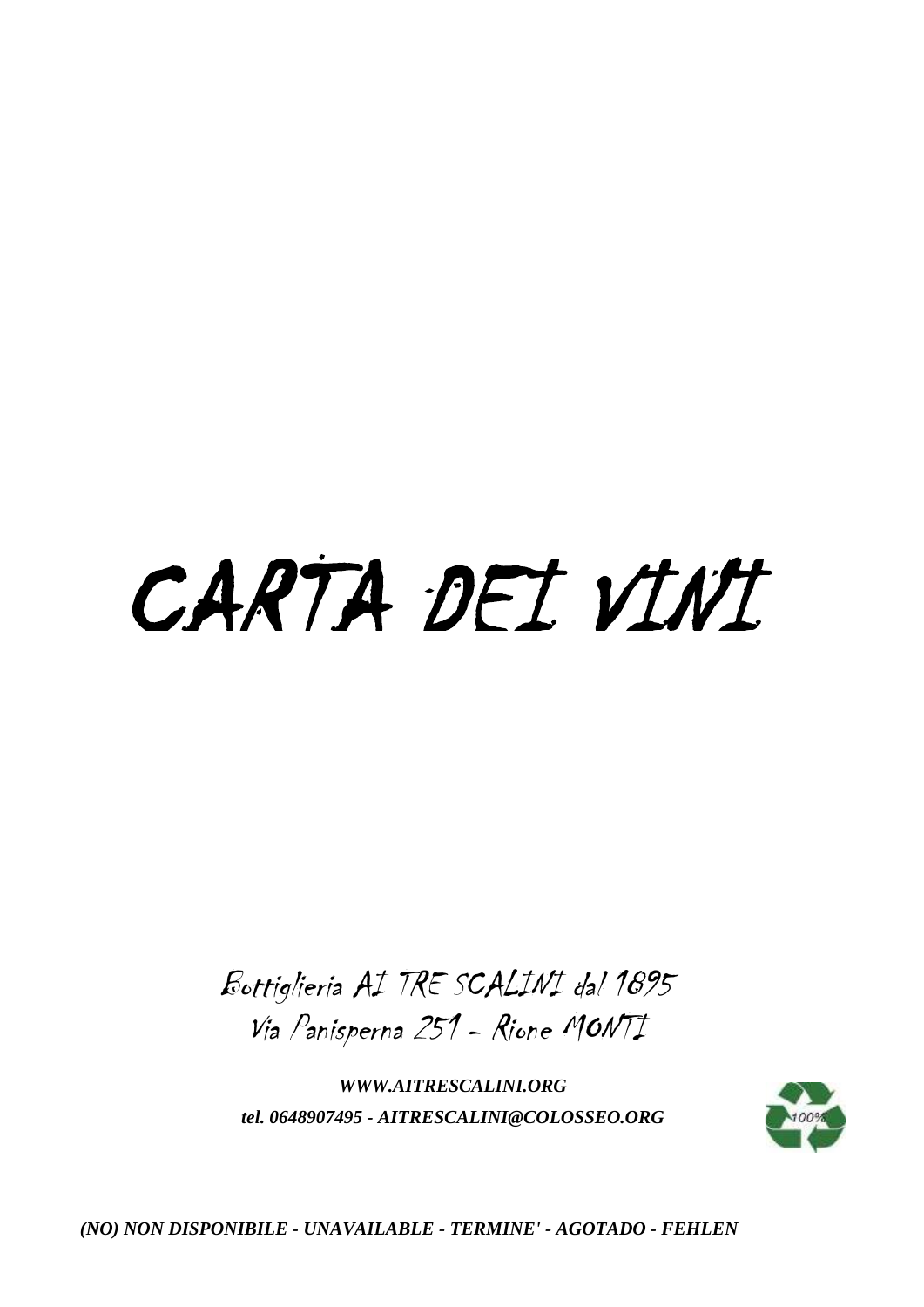BOLLICINE

#### LAZIO

|                                   |              | <b>SANT ANDREA</b>                     | € 22,00          |
|-----------------------------------|--------------|----------------------------------------|------------------|
| SPUMANTE METODO CHARMAT - BELLONE | $12^{\circ}$ | <b>CINCINNATO</b>                      | $\epsilon$ 20,00 |
| VSQ - BELLONE                     | $12.5^\circ$ | CARPINETI                              | $\epsilon$ 30,00 |
| VSQ - NERO BUONO                  | $13^{\circ}$ | MARCO CARPINETI $\epsilon$ 39,00       |                  |
|                                   |              | DOC MOSCATO DI TERRACINA - MOSCATO 13º |                  |

## TRENTINO

| TRENTO DOC "METHIUS"<br>Brut Millesimato | TRENTO DOC - CHARDONNAY, PINOT NERO                            | $13^{\circ}$ | DORIGATI       | €48,00    |
|------------------------------------------|----------------------------------------------------------------|--------------|----------------|-----------|
| TRENTO DOC BRUT                          | TRENTO DOC - CHARDONNAY, PINOT NERO                            | $12.5^\circ$ | LETRARI        | € 35,00   |
|                                          | LOMBARDIA                                                      |              |                |           |
| FRANCIACORTA PAS<br>DOSE                 | DOCG FRANCIACORTA - CHARDONNAY                                 | $12,5^\circ$ | CAVALLERI      | € 45,00   |
| FRANCIACORTA BRUT<br>DOPPIAERREDI        | DOCG FRANCIACORTA - CHARDONNAY                                 | $12^{\circ}$ | DERBUSCO CIVES | € 35,00   |
| FRANCIACORTA Brut                        | DOCG FRANCIACORTA - CHARDONNAY,<br>PINOT NERO                  | $12,5^\circ$ | FERGHETTINA    | € 35,00   |
| FRANCIACORTA Brut                        | DOCG FRANCIACORTA - CHARDONNAY                                 | $12,5^\circ$ | UBERTI         | € $38,00$ |
| FRANCIACORTA Rosé                        | DOCG FRANCIACORTA - CHARDONNAY,<br>PINOT NERO                  | $12,5^\circ$ | UBERTI         | € 41,00   |
| <b>FRANCIACORTA Extra</b><br>Brut        | DOCG FRANCIACORTA -<br>CHARDONNAY, PINOT BIANCO, PINOT<br>NERO | $12,5^\circ$ | UBERTI         | € 38,00   |
| FRANCIACORTA PAS<br>DOSE "SUBLIMIS"      | DOCG FRANCIACORTA - CHARDONNAY                                 | $12,5^\circ$ | UBERTI         | € 59,00   |
| Riserva Millesimato                      |                                                                |              |                |           |
| FRANCIACORTA SATEN<br>"MAGNIFICENTIA"    | DOCG FRANCIACORTA - CHARDONNAY                                 | $12,5^\circ$ | UBERTI         | €49,00    |
| Millesimato<br>FRANCIACORTA BRUT         | DOCG FRANCIACORTA - CHARDONNAY                                 | $12^{\circ}$ | VEZZOLI        | € 35,00   |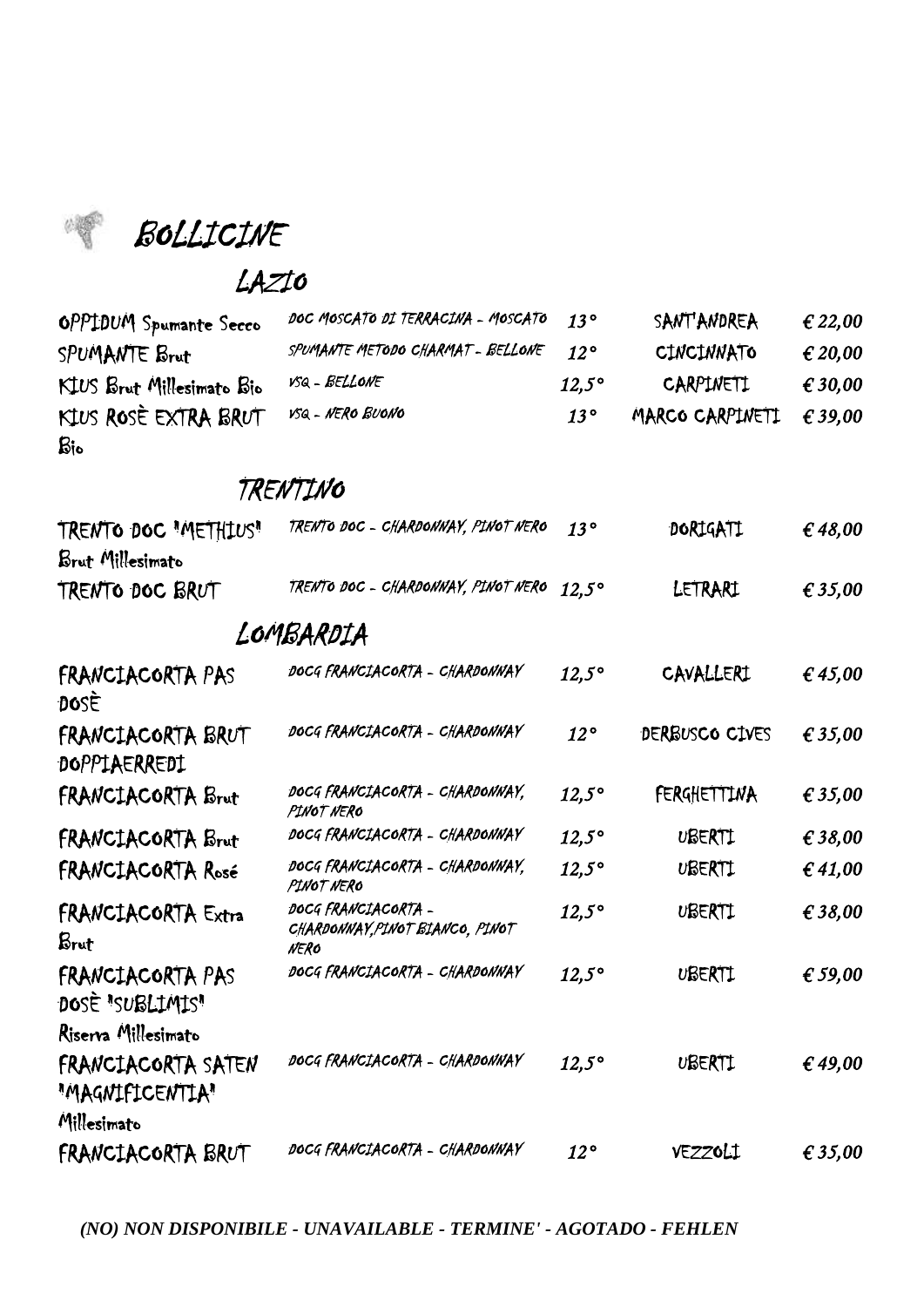| FRANCIACORTA<br>DOSAGGIO ZERO    | DOCG FRANCIACORTA - CHARDONNAY,<br>PINOT NERO | $12^{\circ}$ | VEZZOLI | € 39.00 |
|----------------------------------|-----------------------------------------------|--------------|---------|---------|
| <b>FRANCIACORTA ROSE</b><br>BRUT | DOCG FRANCIACORTA - PINOT NERO                | 12°          | VEZZOLI | € 39,00 |
|                                  | VENETO                                        |              |         |         |

#### VCNC /

| PROSECCO DI<br>CONEGLIANO -<br>VALDOBBIADENE BRUT<br><b>NATURE Superiore</b><br>Millesimato "Rive di Ogliano" | DOCG CONEGLIANO VALDOBBIADENE -<br>GLERA | $11.5^\circ$ | BIANCAVIGNA      | € 24,00          |
|---------------------------------------------------------------------------------------------------------------|------------------------------------------|--------------|------------------|------------------|
| PROSECCO DI<br>VALDOBBIADENE CUVÉE<br>DEL FONDATORE<br>Superiore Millesimato                                  | DOCG VALDOBBIADENE PROSECCO -<br>GLERA   | $11.5^\circ$ | GRAZIANO MEROTTO | $\epsilon$ 30.00 |

## EMILIA ROMAGNA

| LAMBRUSCO "CORTE<br>DEGLI ATTIMI"                                     | DOC LAMBRUSCO DI SORBARA -<br>LAMBRUSCO             | $11^{\circ}$ | FIORINI     | € 20,00 |
|-----------------------------------------------------------------------|-----------------------------------------------------|--------------|-------------|---------|
|                                                                       | MARCHE                                              |              |             |         |
| VERDICCHIO METODO<br><b>CLASSICO</b> Brut riserva<br>Millesimato 2018 | DOC VERDICCHIO DEI CASTELLI DI<br>JESI - VERDICCHIO | $12^{\circ}$ | GAROFOLI    | € 35,00 |
| LE PICCOLE<br>BOLLICINE                                               | vino Bianco frizzante - verdicchio,<br>PASSERINA    | $11.5^\circ$ | GAROFOLI    | € 18,00 |
|                                                                       | PUGLIA                                              |              |             |         |
| MARASCO BRUT                                                          | IGP SALENTO - MARASCO                               | $12^{\circ}$ | L'ARCHETIPO | € 27,00 |

NATURE MILLESIMATO Naturale

ESTERI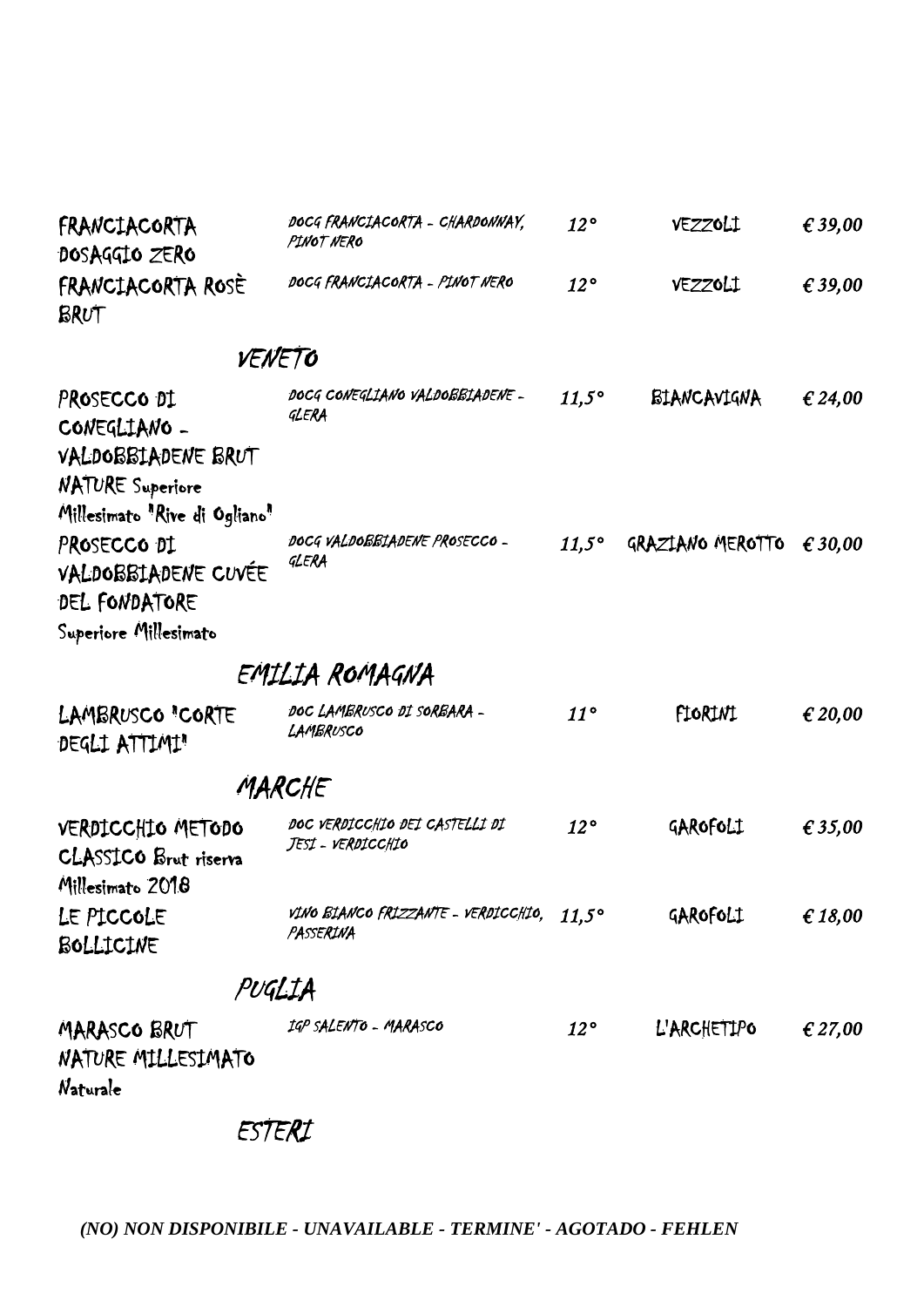| CHAMPAGNE EXTRA<br>BRUT PREMIÈRE CUVÉE            | AOC CHAMPAGNE - PINOT NERO,<br>CHARDONNAY, PINOT MEUNIER              | $12^{\circ}$ | BRUNO PAILLARD  | € 85,00 |
|---------------------------------------------------|-----------------------------------------------------------------------|--------------|-----------------|---------|
| CHAMPAGNE BRUT<br>RESERVE Biodinamico<br>naturale | AOC CHAMPAGNE RESERVE BRUT - PINOT<br>NOIR, PINOT MEUNIER, CHARDONNAY | $12^{\circ}$ | LECLERC BRIANT  | € 65,00 |
| CHAMPAGNE HENRIOT<br>SOUVERAIN                    | FRANCIA - CHAMPAGNE - CHARDONNAY-<br>PINOT NOIR                       | $12^{\circ}$ | HENRIOT         | € 59,00 |
| CHAMPAGNE BRUT<br>MOSAIQUE                        | FRANCIA - CHAMPAGNE - CHARDONNAY.<br>PINOT NERO, PINOT MEUNIER        | $12.5^\circ$ | <b>JACQUART</b> | € 49,00 |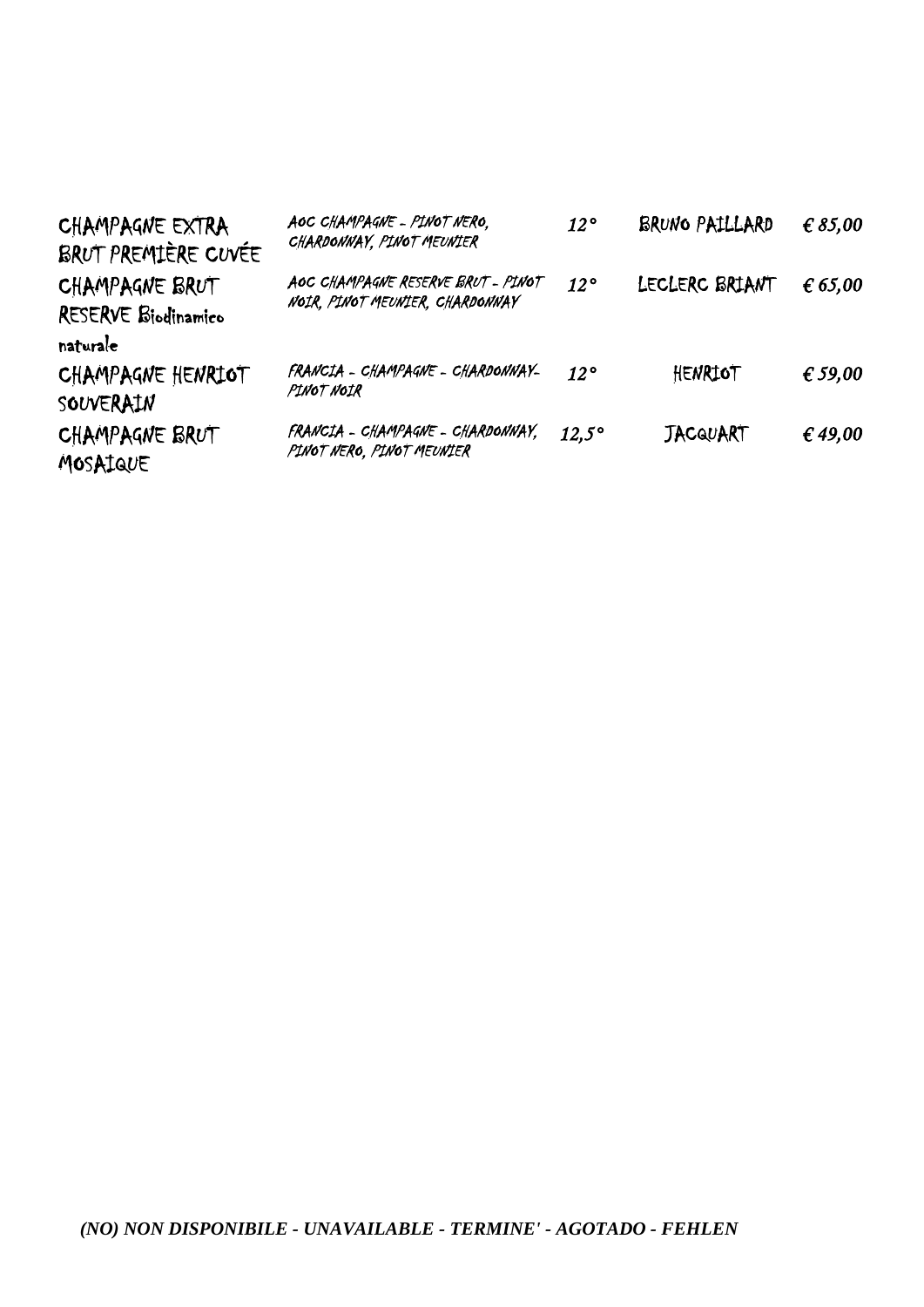BIANCHI

#### LAZIO

| <b>FRASCATI</b> Superiore                               | DOC FRASCATI - MALVASIA PUNTINATA<br>DEL LAZIO, TREBBIANO GIALLO,<br>BOMBINO, GRECO | $14^{\circ}$ | CONTE ZANDOTTI                                  | € 20,00 |
|---------------------------------------------------------|-------------------------------------------------------------------------------------|--------------|-------------------------------------------------|---------|
| FRASCATI "POGGIO<br><b>VERDE</b> <sup>1</sup> Superiore | DOC FRASCATI - MALVASIA DEL LAZIO,<br>DI CANDIA                                     | $13,5^\circ$ | PALLAVICINI                                     | € 20,00 |
| FRASCATI "EPOS"                                         | DOC FRASCATI - TREBBIANO, MALVASIA                                                  | 13°          | POGGIO LE VOLPI                                 | € 28,00 |
| Superiore Riserva                                       |                                                                                     |              |                                                 |         |
| ROMA Bio                                                | DOC ROMA - MALVASIA PUNTINATA                                                       | $13^{\circ}$ | CASTELLO DI TORRE IN $\epsilon$ 18,00<br>PIETRA |         |
| 496 - FRASCATI<br>SUPERIORE Bio                         | DOCG FRASCATI SUPERIORE - MALVASIA<br>DI CANDIA, TREBBIANO                          | 13°          | DE SANCTIS                                      | € 24,00 |
| GRECHETTO DELLA<br>TUSCIA "INCANTHUS"<br>BI0            | DOP TUSCIA - GRECHETTO                                                              | $14^{\circ}$ | TRE BOTTI                                       | € 20,00 |
| GRECHETTO "PROPIZIO"<br>$\operatorname{Ric}$            | IGP LAZIO - GRECHETTO                                                               | $13,5^\circ$ | GIANGIROLAMI                                    | € 20,00 |
| CHARDONNAY<br>"CALANCHI DI<br><b>VAJANO</b> "           | IGP LAZIO - CHARDONNAY                                                              | $13,5^\circ$ | PAOLO E NOEMIA<br>D'AMICO                       | € 24,00 |
| CAPOLEMOLE Bio                                          | IGT BIANCO LAZIO - BELLONE                                                          | $13,5^\circ$ | MARCO CARPINETI                                 | € 24,00 |
| MORO Bio                                                | IGT BIANCO LAZIO - GRECO                                                            | $14^{\circ}$ | MARCO CARPINETI                                 | € 28,00 |
| NEXUM                                                   | IGT BIANCO LAZIO - CHARDONNAY                                                       | $12,5^\circ$ | TERRE DEL VEIO                                  | € 18,00 |
| LA TOUR A CIVITELLA<br>$\mathbf{g}_{\mathbf{io}}$       | IGT CIVITELLA D'AGLIANO - GRECHETTO                                                 | $14^{\circ}$ | SERGIO MOTTURA                                  | € 39,00 |
| NZU - BELLONE<br>AFFINATO IN ANFORA<br>Bio Naturale     | IGT LAZIO - BELLONE                                                                 | $14^{\circ}$ | MARCO CARPINETI                                 | € 39,00 |
| OPPIDUM Secco                                           | IGT LAZIO - MOSCATO DI TERRACINA                                                    | $13^{\circ}$ | <b>SANT'ANDREA</b>                              | € 22,00 |
| POGGIO DELLA COSTA<br>$\mathbf{B}$ io                   | IGT LAZIO - GRECHETTO                                                               | $14^{\circ}$ | SERGIO MOTTURA                                  | € 28,00 |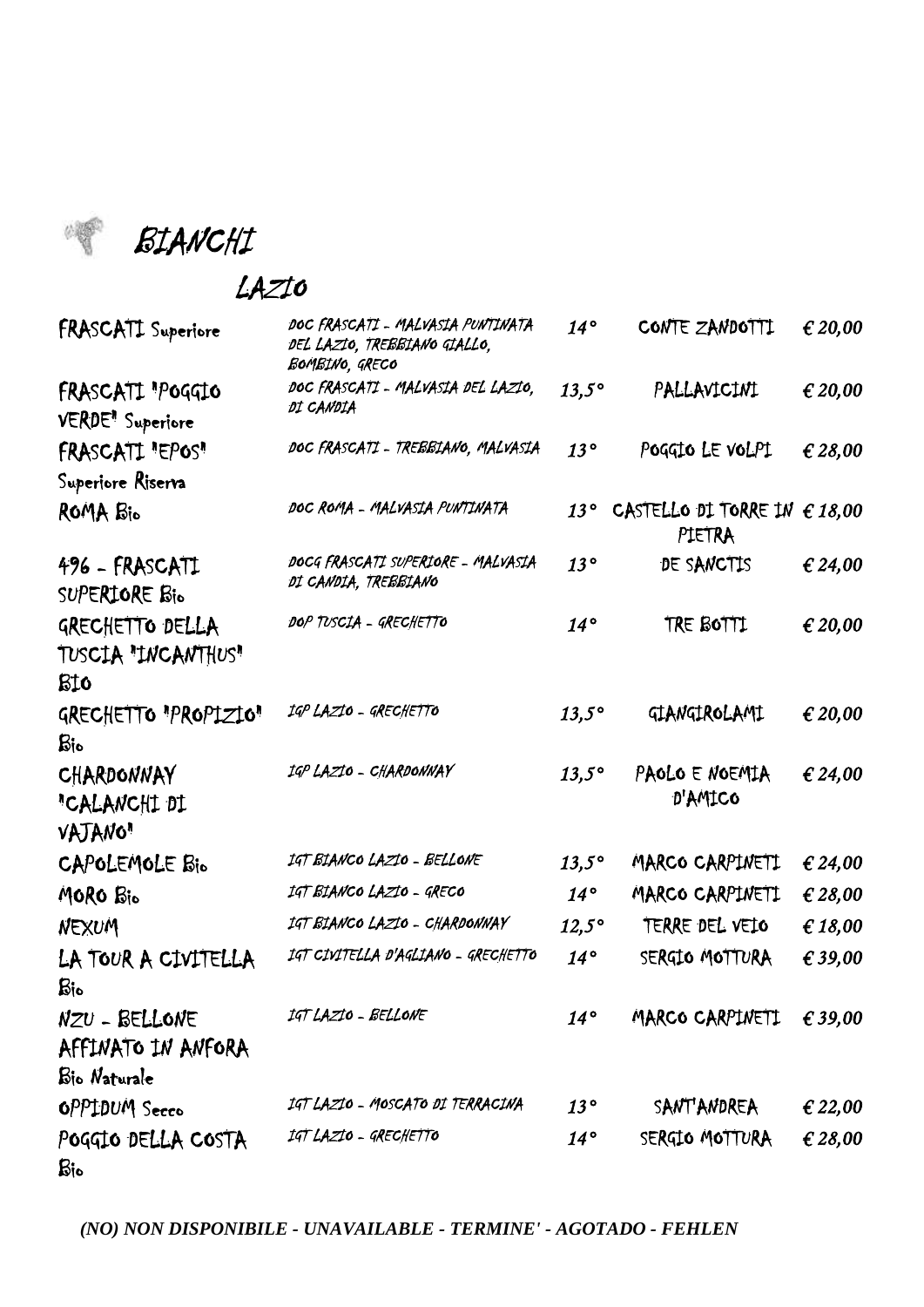| ENYO - BELLONE                    | IGT LAZIO BIANCO - BELLONE                        | $13,5^\circ$   | CINCINNATO                     | € 28,00 |
|-----------------------------------|---------------------------------------------------|----------------|--------------------------------|---------|
| MALVASIA PUNTINATA<br>"RUMON"     | IGT LAZIO BIANCO - MALVASIA<br>PUNTINATA          | $14^{\circ}$   | CONTE ZANDOTTI                 | € 24,00 |
| DONNALUCE                         | IGT LAZIO BIANCO - MALVASIA, GRECO,<br>CHARDONNAY | 13°            | POGGIO LE VOLPI                | € 29,00 |
| COLLE BIANCO Bio                  | IGT PASSERINA DEL FRUSINATE -<br>PASSERINA        | 13°            | CASALE DELLO IORIA             | € 20,00 |
| BOTTE 22 Naturale                 | VDT - TREBBIANO, OTTONESE                         | $12,5^\circ$   | DAMIANO CIOLLI                 | € 28,00 |
|                                   | VALLE D'AOSTA                                     |                |                                |         |
| BLANC DE MORGEX ET<br>DE LA SALLE | DOP VALLE D'AOSTA - PRIÈ BLANC                    | $12^{\circ}$   | <b>ERMES PAVESE</b>            | € 30,00 |
| CHARDONNAY                        | VALLE D'AOSTA DOP - CHARDONNAY                    | $13,5^\circ$   | LES CRETES                     | € 29,00 |
| PETIT ARVINE                      | VALLE D'AOSTA DOP - PETIT ARVINE                  | 13°            | LES CRETES                     | € 28,00 |
|                                   | ALTO ADIGE                                        |                |                                |         |
| SAUVIGNON BLANC<br>"PEP1"         | O - SAUVIGNON BLANC                               | $14^{\circ}$   | TRAMIN                         | € 30,00 |
| <b>KERNER</b>                     | DOC ALTO ADIGE - KERNER                           | $13,5^\circ$   | ABBAZIA DI<br><b>NOVACELLA</b> | € 28,00 |
| CHARDONNAY                        | DOC ALTO ADIGE - CHARDONNAY                       | $13,5^\circ$   | COLTERENZIO                    | € 25,00 |
| MULLER THURGAU                    | DOC ALTO ADIGE - MÜLLER THURGAU                   | $12,5^\circ$   | COLTERENZIO                    | € 24,00 |
| GEWÜRZTRAMINER                    | DOC ALTO ADIGE - GEWÜRZTRAMINER                   | $14,5^\circ$   | HOFSTÄTTER                     | € 30,00 |
| PINOT BIANCO                      | DOC ALTO ADIGE - PINOT BIANCO                     | 13°            | HOFSTÄTTER                     | € 28,00 |
| SANCT VALENTIN                    | DOC ALTO ADIGE - GEWURZTRAMINER                   | $14,5^{\circ}$ | S. MICHELE APPIANO             | £45,00  |
| GEWURZTRAMINER                    |                                                   |                |                                |         |
| GEWÜRZTRAMINER                    | DOC ALTO ADIGE - GEWÜRZTRAMINER                   | $14^{\circ}$   | S. MICHELE APPIANO             | € 28,00 |
| RIESLING                          | DOC ALTO ADIGE - RIESLING                         | 13°            | S. MICHELE APPIANO             | € 29,00 |
| SAUVIGNON BLANC                   | DOC ALTO ADIGE - SAUVIGNON BLANC                  | $13.5^\circ$   | S. MICHELE APPIANO             | € 29,00 |
| SYLVANER                          | DOC ALTO ADIGE - VALLE ISARCO -<br>SYLVANER       | 13°            | ABBAZIA DI<br>NOVACELLA        | € 28,00 |
| "NUSSBAUMER" -<br>GEWURZTRAMINER  | DOC ALTO ADIGE/SUD TIROL -<br>GEWURZTRAMINER      | $14,5^\circ$   | TRAMIN                         | € 39,00 |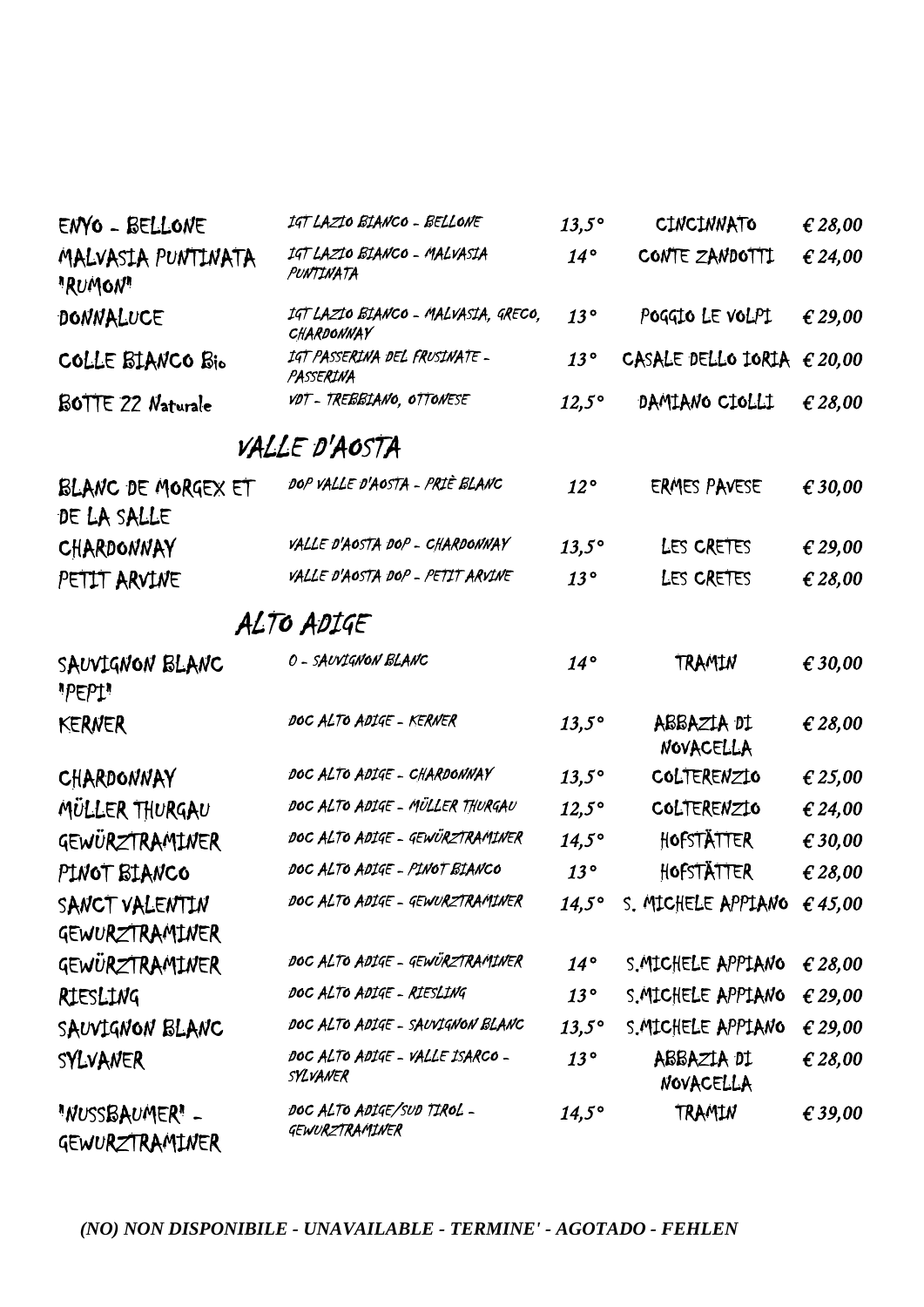| PINOT BIANCO<br>"MORIZ"             | DOC ALTO ADIGE-SUD TIROL - PINOT<br>BIANCO                      | $13,5^\circ$ | TRAMIN                               | € 28,00 |
|-------------------------------------|-----------------------------------------------------------------|--------------|--------------------------------------|---------|
| GEWURZTRAMINER<br>"SELIDA"          | DOC ALTOADIGE/SUD TIROL -<br>GEWURZTRAMINER                     | $14^{\circ}$ | TRAMIN                               | € 26,00 |
|                                     | TRENTINO                                                        |              |                                      |         |
| NOSIOLA                             | IGT TRENTINO - NOSIOLA                                          | 12°          | POJER SANDRI                         | € 26,00 |
| NOSIOLA Biodinamico<br>Naturale     | IGT VIGNETI DELLE DOLOMITI - NOSIOLA                            | $12^{\circ}$ | ELISABETTA FORADORI $\epsilon$ 39,00 |         |
| PINOT GRIGIO                        | IGT VIGNETI DELLE DOLOMITI - PINOT<br>GRIGIO                    | $12,5^\circ$ | TERRE DEL FÖHN                       | € 18,00 |
|                                     | FRIULI                                                          |              |                                      |         |
| FRIULANO                            | DOC C.O.F. - FRIULANO                                           | $13,5^\circ$ | SPECOGNA                             | € 26,00 |
| RIBOLLA GIALLA                      | DOC C.O.F. - RIBOLLA GIALLA                                     | $12,5^\circ$ | SPECOGNA                             | € 26,00 |
| SAUVIGNON BLANC                     | FRIULI COLLI ORIENTALI DOC -<br>SAUVIGNON BLANC                 | 13°          | SPECOGNA                             | € 26,00 |
| PINOT GRIGIO                        | IGT VENEZIA GIULIA - PINOT GRIGIO                               | $12,5^\circ$ | ATTEMS                               | € 24,00 |
| RIBOLLA GIALLA                      | IGT VENEZIA GIULIA - RIBOLLA GIALLA                             | $12,5^\circ$ | ATTEMS                               | € 24,00 |
| SAUVIGNON BLANC                     | IGT VENEZIA GIULIA - SAUVIGNON BLANC                            | $12,5^\circ$ | ATTEMS                               | £ 24,00 |
| RIBOLLA GIALLA                      | IGT VENEZIA GIULIA - RIBOLLA GIALLA                             | $12,5^\circ$ | I FEUDI DI ROMANS                    | € 22,00 |
| VINTAGE TUNINA                      | IGT VENEZIA GIULIA - SAUVIGNON,<br>CHARDONNAY, RIBOLLA, PICOLIT | 13°          | <b>JERMANN</b>                       | € 68,00 |
|                                     | PIEMONTE                                                        |              |                                      |         |
| ERBALUCE "LA RUSTIA"                | DOC ERBALUCE DI CALUSO - ERBALUCE                               | $13,5^\circ$ | ORSOLANI                             | € 26,00 |
| RIESLING                            | DOC LANGHE RIESLING - RIESLING<br>BIANCO                        | $13,5^\circ$ | PAOLO SARACCO                        | € 24,00 |
| ERBALUCE DI CALUSO<br>"LE CHIUSURE" | DOCG ERBALUCE - ERBALUCE                                        | 13°          | FAVARO                               | € 36,00 |
| GAVI "MASSERIA DEI<br>CARMELITANI"  | DOCG GAVI - CORTESE                                             | $12,5^\circ$ | VITE COLTE                           | € 24,00 |
| ROERO ARNEIS                        | DOCG ROERO - ARNEIS                                             | $14^{\circ}$ | GIOVANNI ALMONDO                     | € 24,00 |
| ROERO ARNEIS "SERRA<br>LUPINI"      | DOCG ROERO ARNEIS - ARNEIS                                      | $13,5^\circ$ | NEGRO                                | € 24,00 |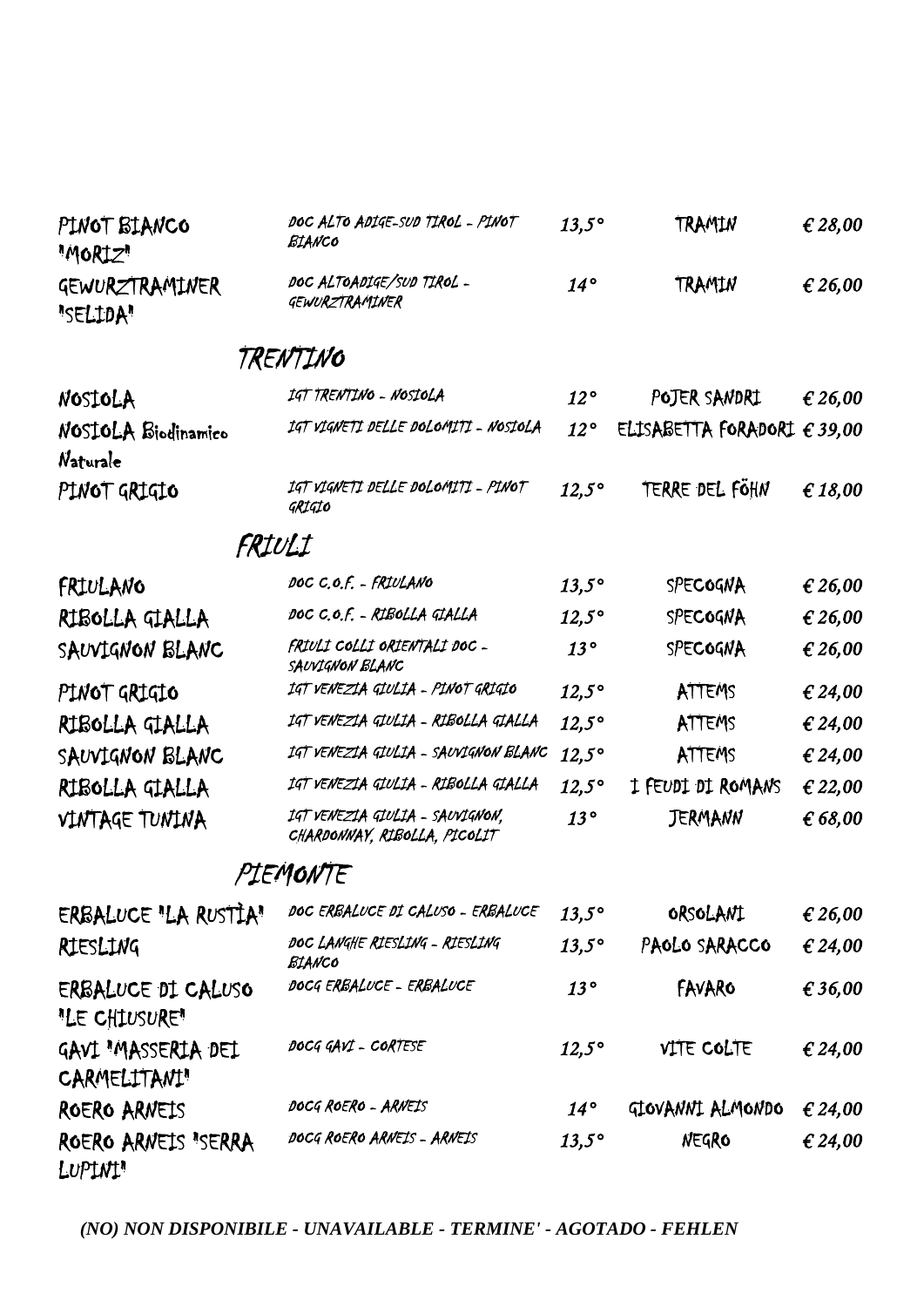| CHARDONNAY "PRASUÈ"            | DOP LANGHE - CHARDONNAY | $13.5^\circ$ | PAOLO SARACCO                            | $\epsilon$ 24.00 |
|--------------------------------|-------------------------|--------------|------------------------------------------|------------------|
| IVAG Naturale - Senza          | VDT - CORTESE           |              | 13° CASCINA DEGLI ULIVI $\epsilon$ 32,00 |                  |
| solfiti aggiunti - Biodinamico |                         |              |                                          |                  |

## LIGURIA

| CINQUE TERRE                                      | DOC CINQUE TERRE -<br>BOSCO, VERMENTINO, ALBAROLA                                      | $13,5^\circ$ | COOPERATIVA                                 | € 25,00 |
|---------------------------------------------------|----------------------------------------------------------------------------------------|--------------|---------------------------------------------|---------|
| ALBAROLA                                          | DOC COLLI DI LUNI - ALBAROLA                                                           | 13°          | LUNAE                                       | € 27,00 |
| VERMENTINO "Etichetta<br>nera <sup>"</sup>        | DOC COLLI DI LUNI - VERMENTINO                                                         | 13°          | LUNAE                                       | € 30,00 |
| VERMENTINO "Etichetta<br>Grigia <sup>n</sup>      | DOC COLLI DI LUNI - VERMENTINO                                                         | $12,5^\circ$ | LUNAE                                       | € 22,00 |
| PIGATO                                            | DOC RIVIERA LIGURE DI PONENTE -<br>PIGATO                                              | $13,5^\circ$ | LUNAE                                       | € 28,00 |
| IN ORIGINE Naturale                               | IGT LIGURIA DI LEVANTE - VERMENTINO,<br>TREBBIANO, MALVASIA DI CANDIA NON<br>AROMATICA | 13°          | LA FELCE                                    | € 32,00 |
|                                                   | LOMBARDIA                                                                              |              |                                             |         |
| RIESLING                                          | IGT PROV. DI PAVIA - RIESLING RENANO                                                   | $13,5^\circ$ | MONSUPELLO                                  | € 22,00 |
| LUGANA - I FRATI                                  | LUGANA DOC - TURBIANA                                                                  | 13°          | CÀ DEL FRATI                                | € 26,00 |
| VENETO                                            |                                                                                        |              |                                             |         |
| SOAVE "MONTE<br>CERIANI"                          | DOC SOAVE - GARGANEGA                                                                  | 13°          | TENUTA SANT'ANTONIO $\epsilon$ 26,00        |         |
|                                                   | TOSCANA                                                                                |              |                                             |         |
| VERMENTING DELLA<br><b>MAREMMA "MATAN"</b>        | DOC VERMENTINO DELLA MAREMMA<br>TOSCANA - VERMENTINO                                   | $13,5^\circ$ | LA BIAGIOLA                                 | € 22,00 |
| OBVIUS Bio - Senza solfiti<br>agigunti - Naturale | IGT BIANCO TOSCANA - TREBBIANO,<br>VERMENTINO                                          | 13°          | SALCHETO                                    | € 28,00 |
| VERMENTING DELLA<br>MAREMMA                       | MAREMMA TOSCANA<br>DOC - VERMENTINO                                                    |              | 12,5° FATTORIA DI MAGLIANO $\epsilon$ 24,00 |         |

## UMBRIA

"PAGLIATURA" Bio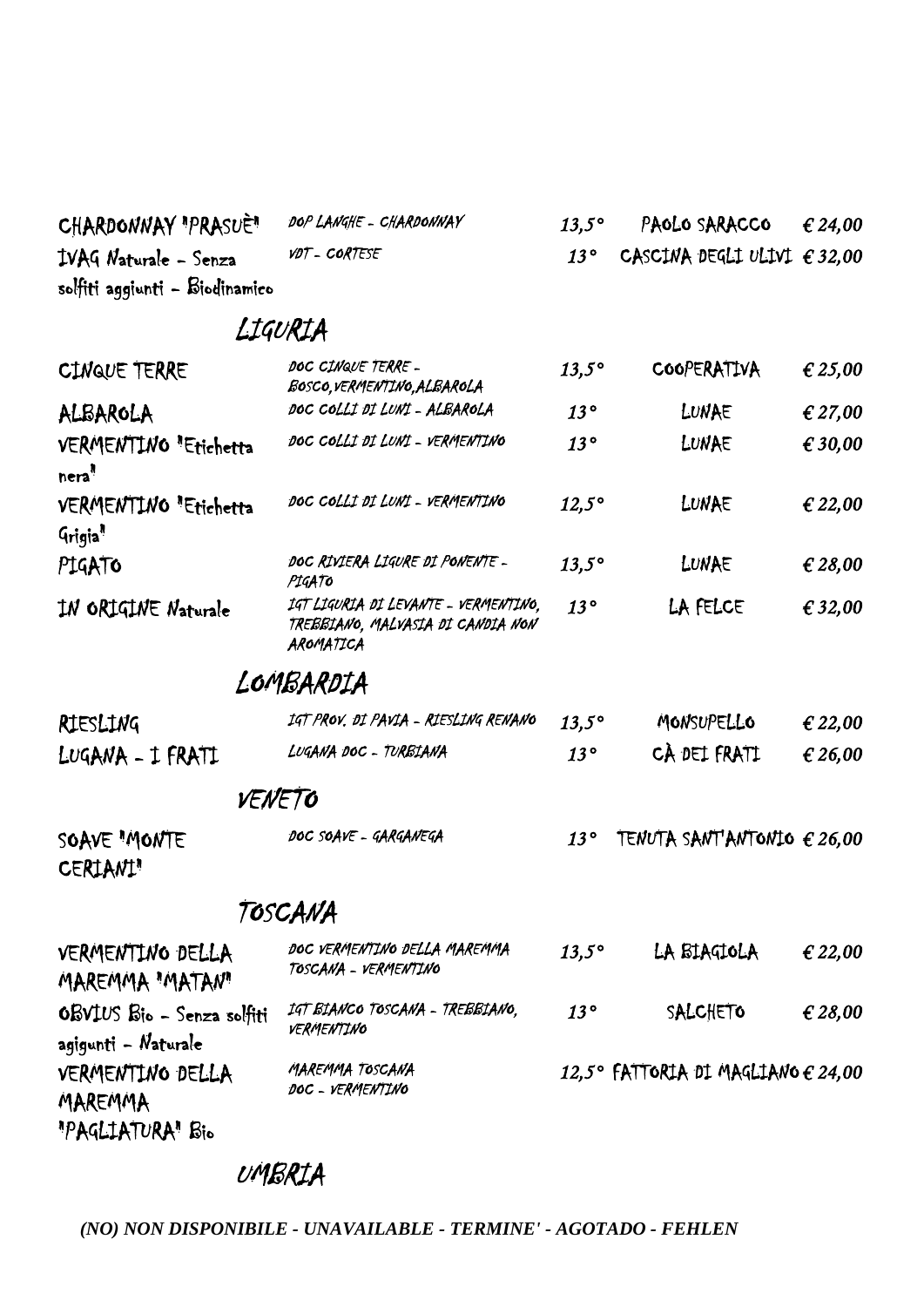| CAMPO DEL GUARDIANO<br>Superiore                                                 | DOC ORVIETO CLASSICO - PROCANICO,<br>GRECHETTO, VERDELLO, DRUPEGGIO,<br>MALVASIA | $13,5^\circ$ | PALAZZONE      | € 36,00 |
|----------------------------------------------------------------------------------|----------------------------------------------------------------------------------|--------------|----------------|---------|
| ORVIETO TERRE<br><b>VINEATE</b> Superiore                                        | DOC ORVIETO CLASSICO -<br>GRECHETTO, PROCANICO, VERDELLO                         | $13,5^\circ$ | PALAZZONE      | € 20,00 |
| CERVARO DELLA SALA                                                               | IGT UMBRIA - CHARDONNAY, GRECHETTO                                               | 13°          | ANTINORI       | 66,00   |
| MUSCO Naturale                                                                   | VINO DA TAVOLA - PROCANICO,<br>VERDELLO, MALVASIA                                | $12^{\circ}$ | PALAZZONE      | € 48,00 |
|                                                                                  | MARCHE                                                                           |              |                |         |
| VERDICCHIO DEI<br>CASTELLI DI JESI<br>"PODIUM" Classico                          | DOC VERDICCHIO DEI CASTELLI DI<br>Jest - verdicchio                              | $14^{\circ}$ | GAROFOLI       | € 30,00 |
| Superiore<br>VERDICCHIO DEI<br>CASTELLI DI JESI<br>"SERRA DEL CONTE"<br>Classico | DOC VERDICCHIO DEI CASTELLI DI<br>Jest - verdicchio                              | $12,5^\circ$ | GAROFOLI       | € 18,00 |
| VERDICCHIO DI JESI<br>"LE VAGLIE"                                                | DOC VERDICCHIO DEI CASTELLI DI<br>Jest - verdicchio                              | 13°          | SANTA BARBARA  | € 24,00 |
| VERDICCHIO DI<br>MATELICA Bio                                                    | DOC VERDICCHIO DI MATELICA -<br>VERDICCHIO                                       | 13°          | <b>BISCI</b>   | € 22,00 |
| VERDICCHIO DI<br>MATELICA "SUPERA"                                               | DOC VERDICCHIO DI MATELICA -<br>VERDICCHIO                                       | $12,5^\circ$ | GAROFOLI       | € 24,00 |
| VERDICCHIO DEI<br>CASTELLI DI JESI<br>Classico                                   | DOP VERDICCHIO DEI CASTELLI DI<br>JESI -                                         | 13°          | CANTINA OFFIDA | € 18,00 |
| PASSERINA                                                                        | MARCHE IGP - PASSERINA                                                           | $12,5^\circ$ | CANTINA OFFIDA | € 18,00 |
| PECORINO                                                                         | OFFIDA PECORINO DOCG - PECORINO                                                  | $13,5^\circ$ | CANTINA OFFIDA | € 18,00 |
|                                                                                  | ABRUZZO                                                                          |              |                |         |
| RACHELE Non Filtrato                                                             | BIANCO TERRE AQUILANE IGP -<br>PECORINO, CHARDONNAY, PASSERINA                   | $12,5^\circ$ | PASETTI        | € 18,00 |
| PASSERINA<br>"TESTAROSSA"                                                        | DOC ABRUZZO PASSERINA -                                                          | 13°          | PASETTI        | € 20,00 |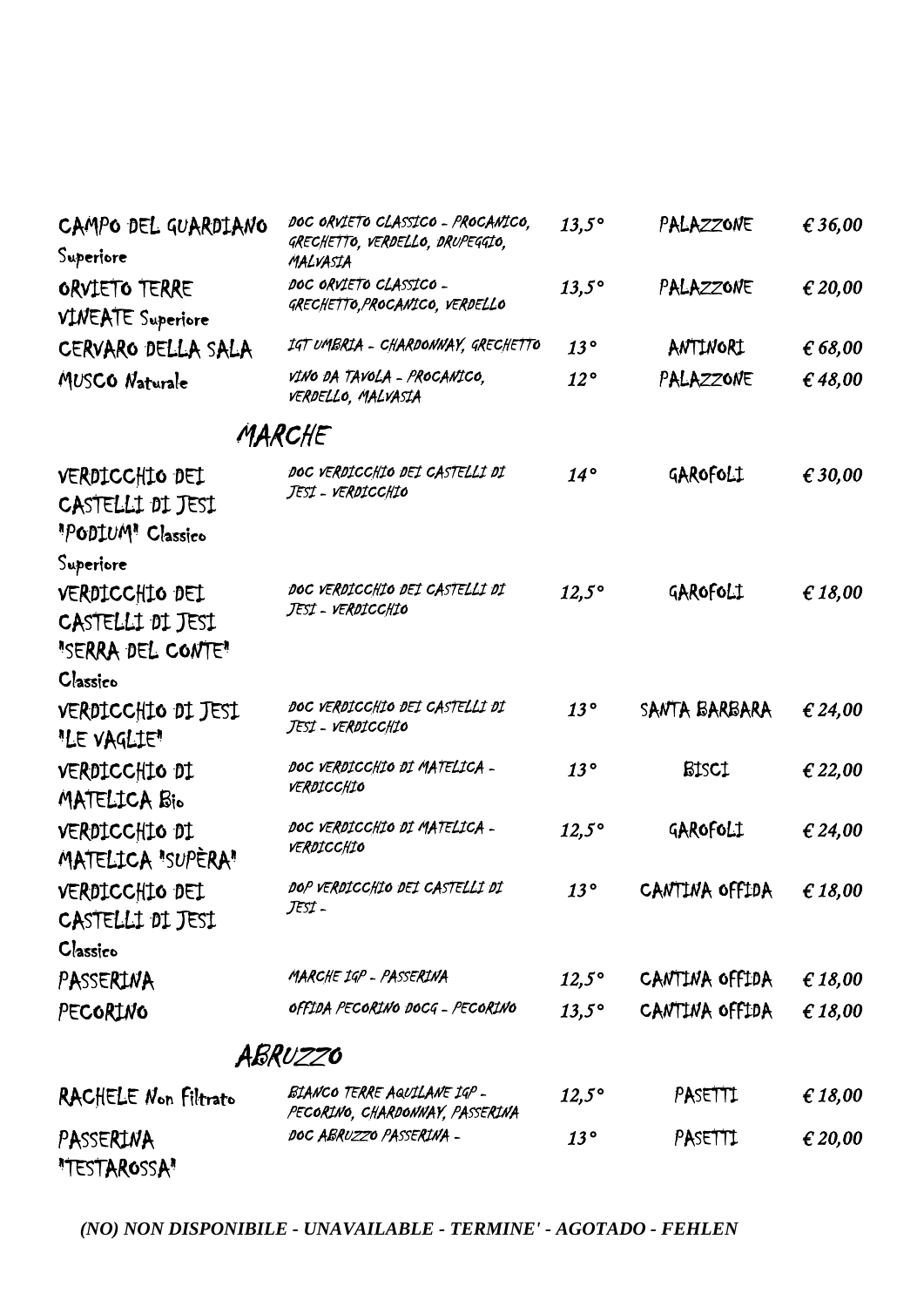| MARINA CVETIC Riserva                    | DOC TREBBIANO D'ABRUZZO -                                       | $14^{\circ}$   | MASCIARELLI                                        | € 45,00 |
|------------------------------------------|-----------------------------------------------------------------|----------------|----------------------------------------------------|---------|
| PECORINO                                 | DOP ABRUZZO PECORINO - PECORINO                                 | 13°            | PASETTI                                            | € 20,00 |
|                                          | MOLISE                                                          |                |                                                    |         |
| FALANGHINA Bio                           | FALANGHINA DEL MOLISE DOC -<br>FALANGHINA                       | $13,5^\circ$   | DI MAJO NORANTE                                    | € 24,00 |
|                                          | CAMPANIA                                                        |                |                                                    |         |
| TRAMONTI BIANCO                          | DOC COSTA D'AMALFI BIANCO -<br>FALANGHINA, BIANCOLELLA, PEPELLA | $13^{\circ}$   | TENUTA SAN FRANCESCO $\boldsymbol{\epsilon}$ 30,00 |         |
| FALANGHINA                               | DOC IRPINIA BIANCO - FALANGHINA                                 | 13°            | TERREDORA DI PAOLO $\epsilon$ 27,00                |         |
| BIANCOLELLA                              | DOC ISCHIA - BIANCOLELLA                                        | $12.5^\circ$   | CASA D'AMBRA                                       | € 28,00 |
| FIANO DI AVELLINO                        | DOCG FIANO DI AVELLINO - FIANO                                  | 13°            | TERREDORA DI PAOLO $\epsilon$ 32,00                |         |
| GRECO DI TUFO "TERRE<br>DEGLI ANGELI"    | DOCG GRECO DI TUFO - GRECO                                      | 13°            | TERREDORA DI PAOLO $\epsilon$ 27,00                |         |
| CATALANESCA "KATÀ"                       | IGP DEL MONTE SOMMA - CATALANESCA                               | 13°            | CANTINE OLIVELLA                                   | € 20,00 |
| FALANGHINA<br>"AORIVOLA" Naturale -      | IGT ROCCAMONFINA - FALANGHINA                                   | $14^{\circ}$   | I CACCIAGALLI                                      | € 28,00 |
| Biodinamica                              |                                                                 |                |                                                    |         |
| FIANO "ZAGREO"<br>Naturale - Biodinamico | IGT ROCCAMONFINA - FIANO                                        | $12,5^\circ$   | I CACCIAGALLI                                      | € 40,00 |
| LACRIMA BIANCO                           | LACRYMA CHRISTI DEL VESUVIO DOP-<br><b>CAPRETTONE</b>           | 13°            | CANTINE OLIVELLA                                   | € 22,00 |
|                                          | CALABRIA                                                        |                |                                                    |         |
| CIRÒ BIANCO Bio                          | DOC CIRÒ BIANCO - GRECO BIANCO,<br>MALVASIA                     |                | 12° CATALDO CALABRETTA $\epsilon$ 26,00            |         |
| PUGLIA                                   |                                                                 |                |                                                    |         |
| FIANO "TENUTA<br>SERRANOVA"              | 1GP BIANCO SALENTO - FIANO                                      | $12,5^{\circ}$ | AGRICOLE VALLONE                                   | € 25,00 |
| GRECO BIANCO                             | 1GP SALENTO BIANCO - GRECO BIANCO                               | $13,5^\circ$   | L'ARCHETIPO                                        | € 24,00 |
| Naturale - Senza solfiti                 |                                                                 |                |                                                    |         |
| aggiunti                                 |                                                                 |                |                                                    |         |
| <b>VERDECA</b>                           | IGT VALLE D'ITRIA - VERDECA, FIANO<br>MINUTOLO                  | $13,5^{\circ}$ | MASSERIA LI VELI                                   | € 29,00 |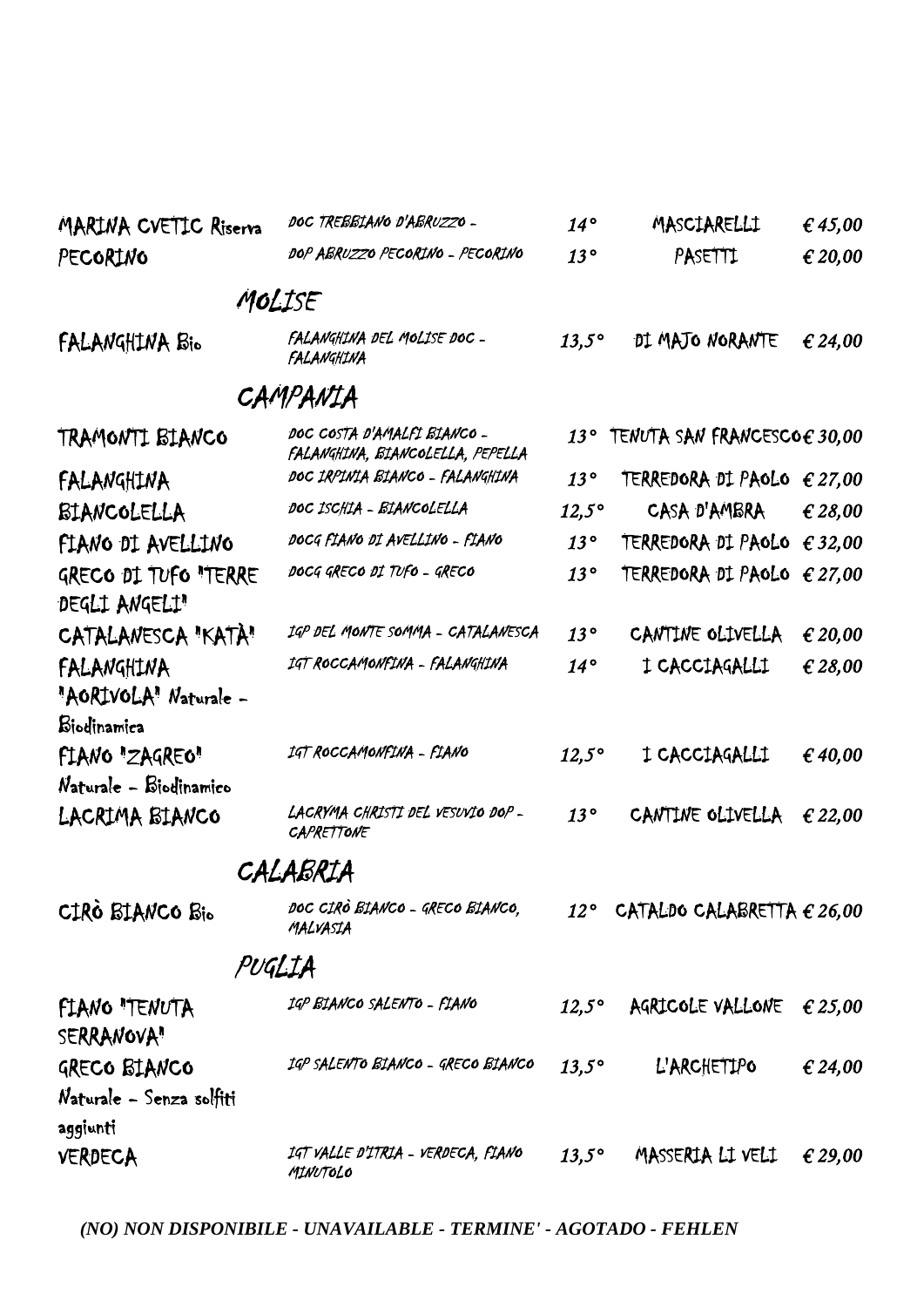| LA SPETTINATA -                       | PET NAT - TREBBIANO                                     | $10,5^\circ$ | LA CATTIVA                  | € 27,00 |
|---------------------------------------|---------------------------------------------------------|--------------|-----------------------------|---------|
| <b>BIANCA Naturale - Senza</b>        |                                                         |              |                             |         |
| solfiti aggiunti                      |                                                         |              |                             |         |
|                                       | SICILIA                                                 |              |                             |         |
| ETNA BIANCO                           | DOC ETNA BIANCO - CARRICANTE                            | $12,5^\circ$ | ALTA MORA                   | € 32,00 |
| CATARRATTO Bio                        | DOC SICILIA - CATARRATTO                                | $12,5^\circ$ | BAGLIO DI PIANETTO          | € 22,00 |
| GRILLO 'ROCCE DI                      | DOC SICILIA - GRILLO                                    | 13°          | <b>CENTOPASSI</b>           | € 27,00 |
| PIETRA LONGA" Bio                     |                                                         |              |                             |         |
| CATARRATTO Bio                        | DOC SICILIA - CATARRATTO                                | 13°          | FEUDO MONTONI               | € 26,00 |
| GRILLO Bio                            | DOC SICILIA BIANCO - GRILLO                             | 13°          | FEUDO MONTONI               | € 27,00 |
| INZOLIA Bio                           | DOC SICILIA BIANCO - INZOLIA                            | 13°          | FEUDO MONTONI               | € 26,00 |
| SP68 Naturale                         | IGT BIANCO TERRE SICILIANE -<br>ALBANELLO, ZIBIBBO      | $12^{\circ}$ | ARIANNA OCCHIPINTI          | € 30,00 |
| GRILLO Naturale                       | IGT BIANCO TERRE SICILIANE - GRILLO                     | $12^{\circ}$ | MICLIA                      | € 27,00 |
| INSOLIA Bio                           | IGT SICILIA BIANCO - INSOLIA                            | $12.5^\circ$ | BAGLIO DI PIANETTO          | € 22,00 |
|                                       | SARDEGNA                                                |              |                             |         |
| GIUNCO                                | DOC VERMENTINO DI SARDEGNA -<br>VERMENTINO              | $13,5^\circ$ | MESA                        | € 24,00 |
| VERMENTING DI<br>SARDEGNA "SOPRASOLE" | DOC VERMENTINO DI SARDEGNA -<br>VERMENTINO              | $13,5^\circ$ | PALA                        | € 24,00 |
| CANAYLI                               | DOCG VERMENTINO DI GALLURA -<br>VERMENTINO              | $13.5^\circ$ | COOP. SOCIALE DI<br>GALLURA | € 27,00 |
| RENOSU Naturale                       | IGT ROMANGIA BIANCO - VERMENTINO,<br>MOSCATO DI SENNORI | $13^{\circ}$ | TENUTE DETTORI              | € 24,00 |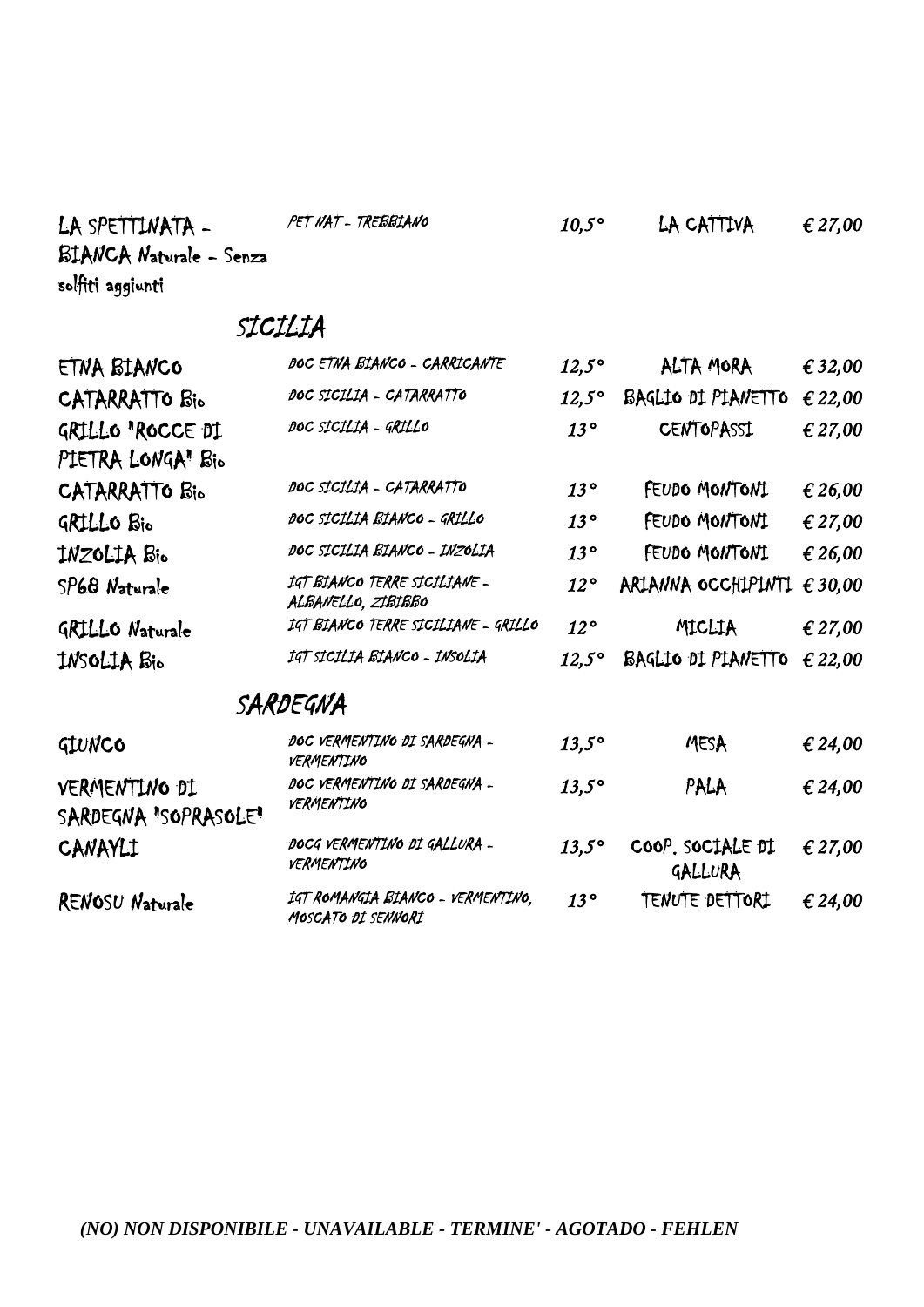

TRENTINO

| LAGREIN KRETZER                                                                           |         | TRENTINO DOC - LAGREIN                                           | $12,5^\circ$ | DORIGATI                                   | € 20,00 |
|-------------------------------------------------------------------------------------------|---------|------------------------------------------------------------------|--------------|--------------------------------------------|---------|
|                                                                                           | FRIULI  |                                                                  |              |                                            |         |
| PINOT GRIGIO RAMATO                                                                       |         | DOC FRIULI - PINOT GRIGIO                                        | $12,5^\circ$ | ATTEMS                                     | € 24,00 |
|                                                                                           |         | PIEMONTE                                                         |              |                                            |         |
| SEMPLICEMENTE VINO<br>BELLOTTI ROSA<br>Naturale - Senza solfiti<br>aggiunti - Biodinamico |         | VDT - MERLOT, SYRAH, MOSCATO                                     |              | 12,5° CASCINA DEGLI ULIVI $\epsilon$ 28,00 |         |
|                                                                                           | LIGURIA |                                                                  |              |                                            |         |
| MEA ROSA                                                                                  |         | IGT LIGURIA DI PONENTE ROSATO -<br><b>VERMENTINO NERO</b>        | $12.5^\circ$ | LUNAE                                      | € 24,00 |
|                                                                                           |         | TOSCANA                                                          |              |                                            |         |
| OBVIUS ROSATO Bio -<br>Senza solfiti aggiunti -<br>Naturale                               |         | IGT TOSCANA ROSATO - SANGIOVESE                                  | $12,5^\circ$ | SALCHETO                                   | € 28,00 |
|                                                                                           |         | ABRUZZO                                                          |              |                                            |         |
| CERASUOLO<br>"TESTAROSSA"                                                                 |         | TERRE AQUILANE IGP - MONTEPULCIANO<br>D'ABRUZZO                  | $13.5^\circ$ | PASETTI                                    | € 20,00 |
|                                                                                           |         | CAMPANIA                                                         |              |                                            |         |
| VESUVIO ROSATO "EREO"                                                                     |         | DOP VESUVIO ROSATO - PIEDIROSSO,<br>GUARNACCIA NERA, SCIASCINOSO |              | 12,5° CANTINE OLIVELLA $\epsilon$ 30,00    |         |
|                                                                                           |         | BASILICATA                                                       |              |                                            |         |
| IL ROGITO                                                                                 |         | IGT BASILICATA ROSATO - AGLIANICO<br>DEL VULTURE                 |              | 13,5° CANTINE DEL NOTAIO $\epsilon$ 27,00  |         |
|                                                                                           |         | CALABRIA                                                         |              |                                            |         |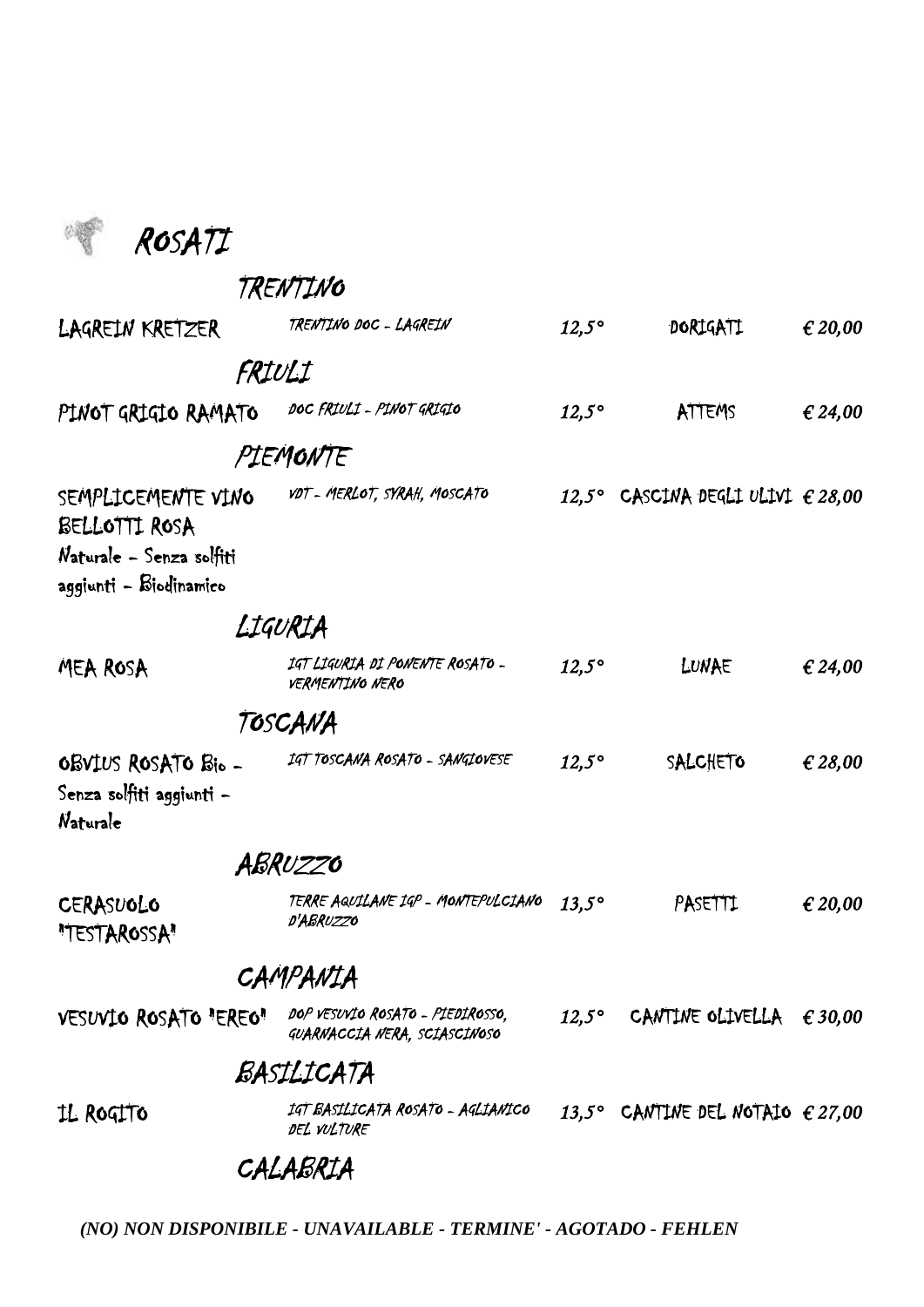| CIRO ROSATO Bio                  | DOC CIRÒ ROSATO - GAGLIOPPO                  | 13°          | CATALDO CALABRETTA $\epsilon$ 27,00 |         |
|----------------------------------|----------------------------------------------|--------------|-------------------------------------|---------|
|                                  | PUGLIA                                       |              |                                     |         |
| SUSUMANIELLO ROSATO              | IGT SALENTO - SUSUMANIELLO                   | $12,5^\circ$ | MASSERIA LI VELI                    | € 30,00 |
| NEGROAMARO ROSATO<br>"SATURNING" | IGT SALENTO ROSATO - NEGROAMARO              | $12,5^\circ$ | <b>TENUTE RUBING</b>                | € 22,00 |
|                                  | SICILIA                                      |              |                                     |         |
| ETNA ROSATO                      | DOC ETNA ROSATO - NERELLO<br>MASCALESE       | 13°          | PIETRADOLCE                         | € 32,00 |
| NERELLO MASCALESE<br>ROSATO Bio  | DOC SICILIA ROSATO - NERELLO<br>MASCALESE    | 13°          | FEUDO MONTONI                       | € 28,00 |
| ETNA ROSATO                      | ETNA ROSATO DOC - NERELLO<br>MASCALESE       | $13.5^\circ$ | ALTA MORA                           | € 30,00 |
| ROSANERA Naturale                | TERRE SICILIANE ROSATO IGT - NERO<br>D'AVOLA | $11,5^\circ$ | MARABINO                            | € 28,00 |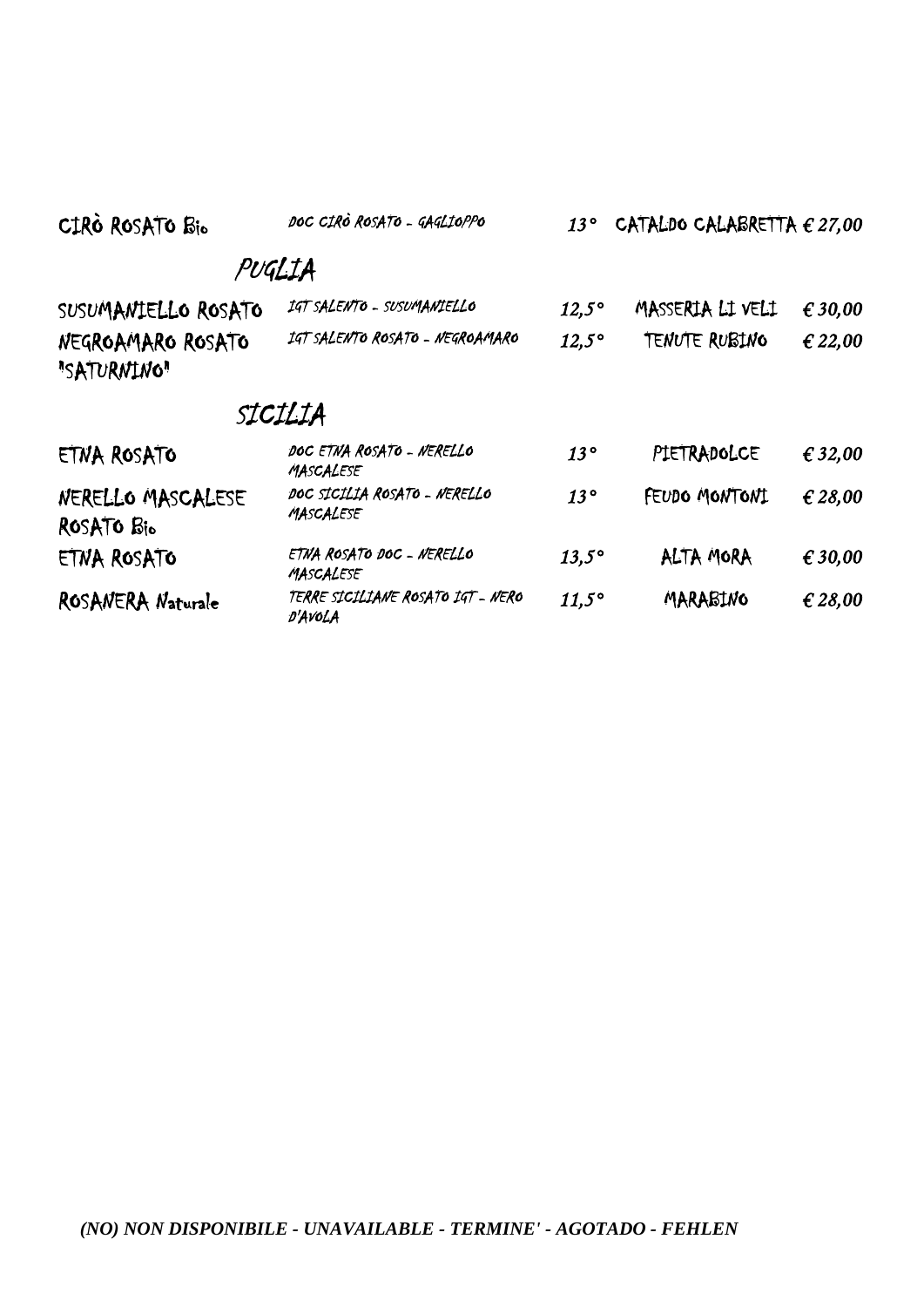

ROSSI

#### LAZIO

| CESANESE DI OLEVANO<br>SUPERIORE"SILENE"<br>Naturale          | DOC CESANESE DI OLEVANO - CESANESE                       | $13^{\circ}$   | DAMIANO CIOLLI     | € 26,00          |
|---------------------------------------------------------------|----------------------------------------------------------|----------------|--------------------|------------------|
| CESANESE DI OLEVANO<br>ROMANO SUPERIORE<br>"CIRSIUM" Naturale | DOC CESANESE DI OLEVANO ROMANO -<br><b>CESANESE</b>      | $14,5^\circ$   | DAMIANO CIOLLI     | € 38,00          |
| SOGNO                                                         | DOC CIRCEO - MERLOT, CESANESE                            | $14,5^\circ$   | SAND'ANDREA        | € 30,00          |
| INCONTRO                                                      | DOC CIRCEO - MERLOT, SANGIOVESE                          | $13,5^\circ$   | <b>SANT'ANDREA</b> | € 20,00          |
| CESANESE DEL PIGLIO                                           | DOCG CESANESE - CESANESE                                 | $13,5^\circ$   | VILLA SIMONE       | € 27,00          |
| CESANESE DEL PIGLIO<br>"TENUTA DELLA IORIA"                   | DOCG CESANESE DEL PIGLIO - CESANESE<br>D'AFFILE          | $14,5^\circ$   | CASALE DELLA IORIA | € 24,00          |
| VIOLONE<br>"CASTIGLIONERO" BIO                                | DOP TUSCIA - VIOLONE                                     | $13,5^\circ$   | TRE BOTTI          | € 24,00          |
| SANGIOVESE SENZA<br>SOLFITI "3S" Bio Naturale                 | IGP LAZIO - SANGIOVESE                                   | $14,5^\circ$   | TRE BOTTI          | € 28,00          |
| MATER MATUTA                                                  | 14T LAZIO - SHIRAZ, PETIT VERDOT                         | $14^{\circ}$   | CASALE DEL GIGLIO  | € 59,00          |
| NERO BUONO "ERCOLE"                                           | IGT LAZIO - NERO BUONO                                   | $13,5^\circ$   | <b>CINCINNATO</b>  | € 24,00          |
| IL VASSALLO                                                   | IGT LAZIO - CABERTNET, MERLOT                            | $12,5^\circ$   | COLLE PICCHIONI    | € 38,00          |
| PERLAIA                                                       | IGT LAZIO - MONTEPULCIANO,<br>SANGIOVESE, MERLOT         | $12,5^\circ$   | COLLE PICCHIONI    | € 22,00          |
| MONTIANO                                                      | IGT LAZIO - MERLOT                                       | $14,5^{\circ}$ | FAMIGLIA COTARELLA | $\epsilon$ 69,00 |
| CESANESE "AMARASCO"                                           | IGT LAZIO - CESANESE                                     | $13^{\circ}$   | PALLAVICINI        | € 29,00          |
| <b>NERO BUONO</b><br>"BACCAROSSA"                             | IGT LAZIO - NERO BUONO                                   | $13,5^\circ$   | POGGIO LE VOLPI    | € 38,00          |
| SANGIOVESE "PATERNO"                                          | IGT LAZIO - SANGIOVESE                                   | $14,5^\circ$   | TRAPPOLINI         | € 34,00          |
| SANGIOVESE "LE<br>PLANTATE"                                   | IGT LAZIO ROSSO - SANGIOVESE                             | $13^{\circ}$   | CANTINE VOLPETTI   | € 20,00          |
| SYRAH "PRODIGO" Bio                                           | IGT LAZIO ROSSO - SYRAH                                  | $14^{\circ}$   | GIANGIROLAMI       | € 20,00          |
| CAPOLEMOLE Bio                                                | IGT LAZIO ROSSO -<br>MONTEPULCIANO, NERO BUONO, CESANESE | $14^{\circ}$   | MARCO CARPINETI    | € 24,00          |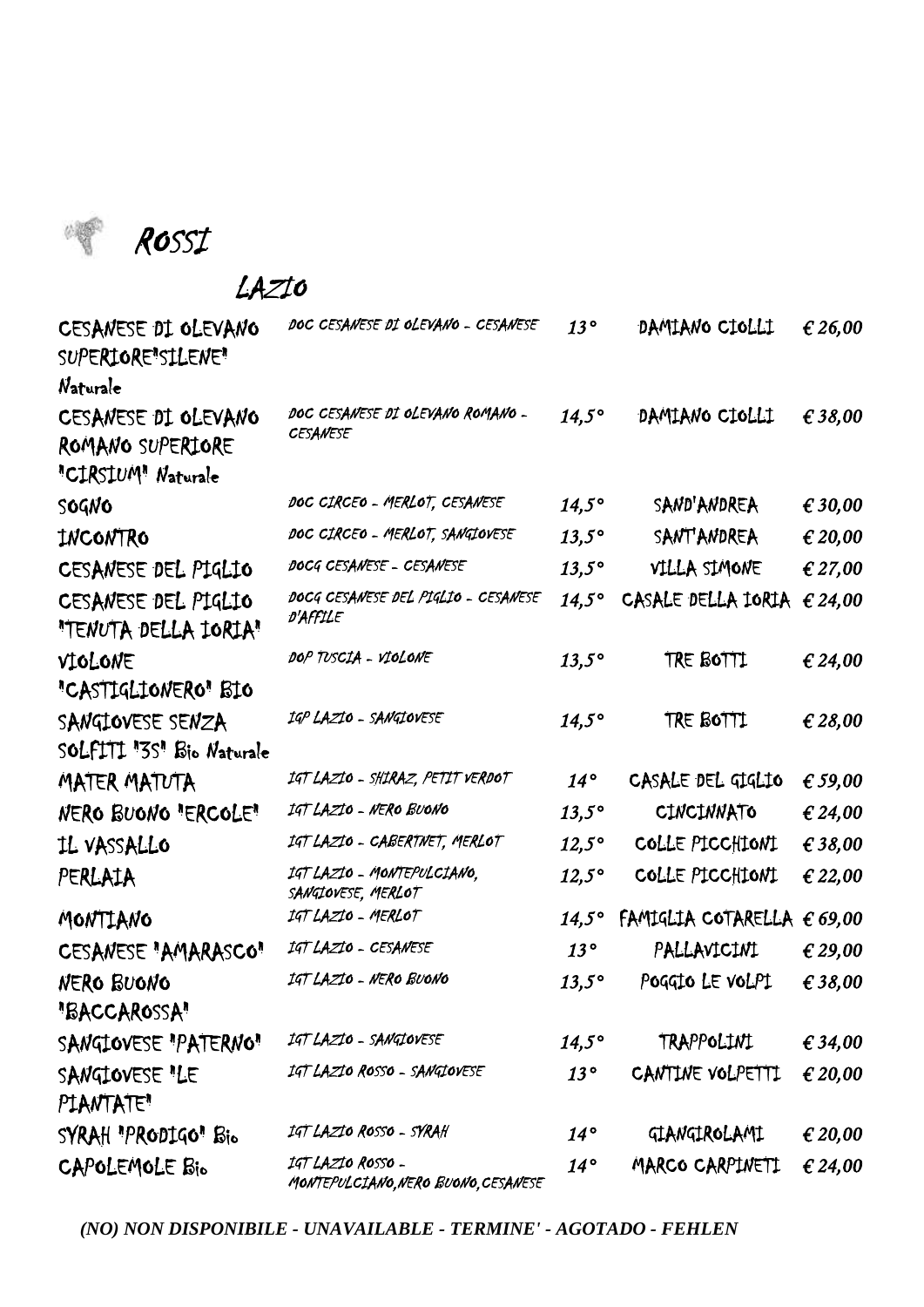| ROMA BIO                                                    | ROMA DOC ROSSO - MONTEPULCIANO.<br>CESANESE, SANGIOVESE | $13^\circ$   | CASTELLO DI TORRE IN $\epsilon$ 18,00<br>PIETRA |         |
|-------------------------------------------------------------|---------------------------------------------------------|--------------|-------------------------------------------------|---------|
|                                                             | VALLE D'AOSTA                                           |              |                                                 |         |
| PINOT NERO                                                  | VALLE D'AOSTA DOP - PINOT NERO                          | $13,5^\circ$ | LES CRETES                                      | € 30,00 |
|                                                             | ALTO ADIGE                                              |              |                                                 |         |
| PINOT NERO                                                  | DOC ALTO ADIGE - PINOT NERO                             | $13.5^\circ$ | KOSSLER                                         | € 29,00 |
| <b>CABERNET</b>                                             | DOC ALTO ADIGE - CABERNET FRANC                         |              | 13,5° SAN MICHELE APPIANO $\epsilon$ 27,00      |         |
| LAGREIN                                                     | DOC ALTO ADIGE - LAGREIN                                |              | 13,5° SAN MICHELE APPIANO $\epsilon$ 28,00      |         |
| PINOT NERO Riserra                                          | DOC ALTO ADIGE - PINOT NERO                             | $14^{\circ}$ | SAN MICHELE APPIANO $\epsilon$ 39,00            |         |
| PINOT NERO                                                  | DOC ALTO ADIGE - PINOT NERO                             | $13,5^\circ$ | SAN MICHELE APPIANO $\epsilon$ 29,00            |         |
| PINOT NERO                                                  | DOC ALTO ADIGE - PINOT NERO                             | $13,5^\circ$ | TIEFEMBRUNNER                                   | € 33,00 |
| PINOT NERO                                                  | DOC ALTO ADIGE - PINOT NERO                             | $13^{\circ}$ | TRAMIN                                          | € 27,00 |
| SCHIAVA GRIGIA -<br>"HEXENBICHLER"                          | DOC ALTO ADIGE - SCHIAVA GRIGIA                         | $12,5^\circ$ | TRAMIN                                          | € 22,00 |
| LAGREIN                                                     | DOC ALTO ADIGE-SUD TIROL - LAGREIN                      | $12,5^\circ$ | TRAMIN                                          | € 24,00 |
| PINOT NERO                                                  | DOC SUD TIROL - ALTO ADIGE - PINOT<br>NERO              | $13^{\circ}$ | PLONER                                          | € 35,00 |
| LAGREIN "URBAN"                                             | DOC SUD TIROL/ALTO ADIGE - LAGREIN                      | $13,5^\circ$ | TRAMIN                                          | € 44,00 |
| VINO ROSSO LEGGERO<br>Naturale - Biologico -<br>Biodinamico | VDT - SCHIAVA, LAGREIN, MERLOT                          | $11,5^\circ$ | PRANZEGG                                        | € 30,00 |

## TRENTINO

| LAGREIN                                      | DOC TRENTINO - LAGREIN                              | $13^{\circ}$ | TERRE DEL FÖHN                             | € 20,00 |
|----------------------------------------------|-----------------------------------------------------|--------------|--------------------------------------------|---------|
| MARZEMINO                                    | DOC TRENTINO - MARZEMINO                            | $13^\circ$   | TERRE DEL FÖHN                             | £ 18,00 |
| TEROLDEGO "FORADORI"<br>Biodinamico Naturale | IGT TEROLDEGO VIGNETI DELLE<br>DOLOMITI - TEROLDEGO |              | 12,5° ELISABETTA FORADORI $\epsilon$ 32,00 |         |
| TEROLDEGO                                    | IGT VIGNETI DELLE DOLOMITI -<br><b>TEROLDEGO</b>    | $13^{\circ}$ | TERRE DEL FÖHN                             | € 18,00 |
| TEROLDEGO ROTALIANO                          | TEROLDEGO ROTALIANO DOC - TEROLDEGO 12.5º           |              | DORIGATI                                   | € 24,00 |

## FRIULI

| MERLOT | DOC C.O.F. - MERLOT                                              | $13.5^\circ$ | SPECOGNA | € 26,00 |
|--------|------------------------------------------------------------------|--------------|----------|---------|
|        | (NO) NON DISPONIBILE - UNAVAILABLE - TERMINE' - AGOTADO - FEHLEN |              |          |         |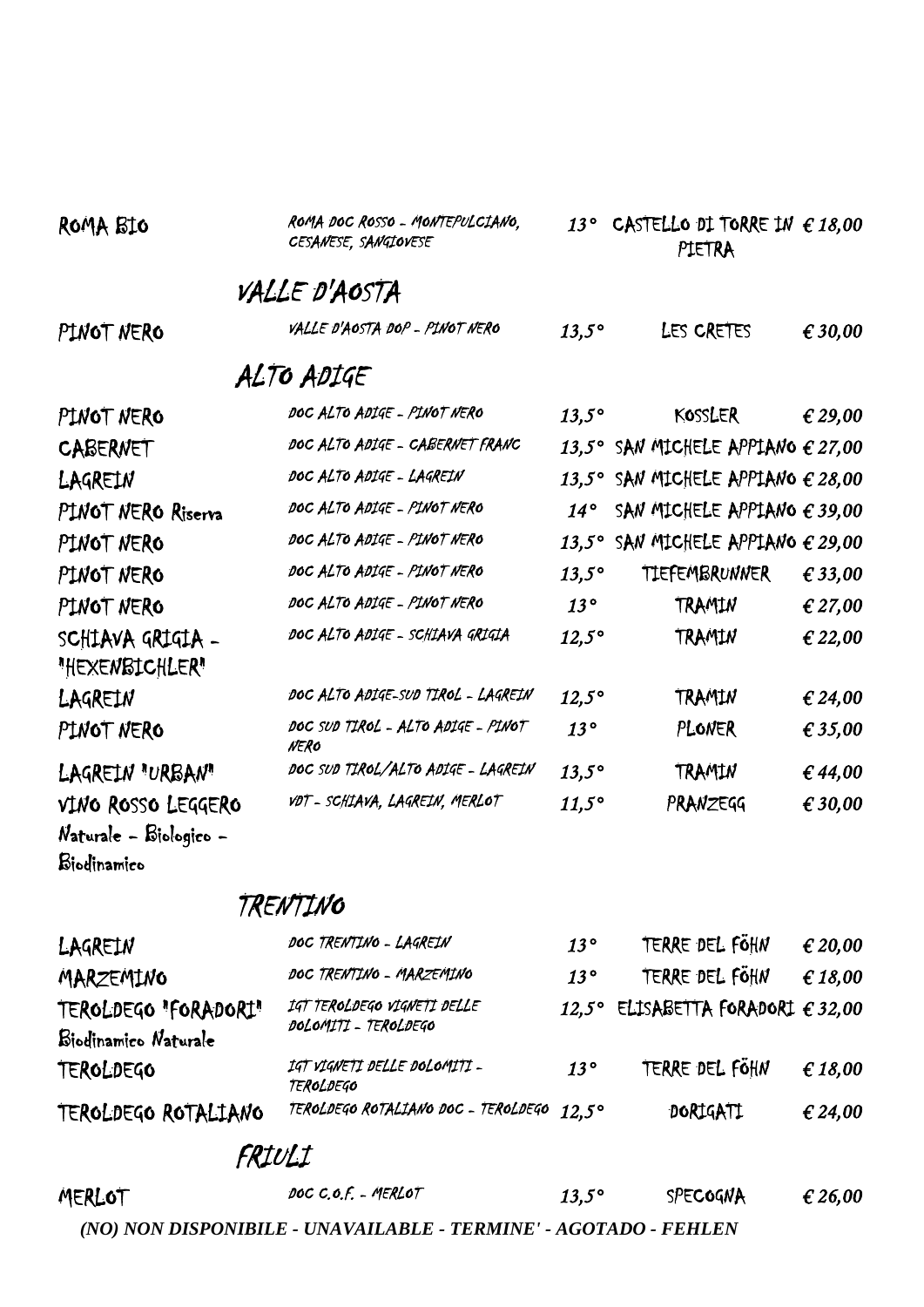| REFOSCO DAL                       | DOC C.O.F. - REFOSCO                                   | 13°            | SPECOGNA                     | € 26,00          |
|-----------------------------------|--------------------------------------------------------|----------------|------------------------------|------------------|
| PEDUNCOLO ROSSO                   |                                                        |                |                              |                  |
| <b>CABERNET FRANC</b>             | DOC ISONZO DEL FRIULI - CABERNET<br>FRANC              | $12,5^\circ$   | I FEUDI DI ROMANS            | € 22,00          |
| MERLOT                            | DOC ISONZO DEL FRIULI - MERLOT                         | 13°            | I FEUDI DI ROMANS            | € 22,00          |
| REFOSCO DAL<br>PEDUNCOLO ROSSO    | DOC ISONZO DEL FRIULI - REFOSCO DAL<br>PEDUNCOLO ROSSO | $12,5^\circ$   | I FEUDI DI ROMANS            | € 22,00          |
| MERLOT Naturale - Bio             | IGT ROSSO FRIULI VENEZIA GIULIA -<br>MERLOT            | $12,5^\circ$   | DENTS MONTANAR               | € 28,00          |
| CABERNET SAUVIGNON                | IGT VENEZIA GIULIA - CABERNET<br>SAUVIGNON             | 13°            | SPECOGNA                     | € 26,00          |
| SCHIOPPETTINO                     | IGT VENEZIA GIULIA - SCHIOPPETTINO                     | $12,5^\circ$   | TOBLAR                       | € 24,00          |
|                                   | PIEMONTE                                               |                |                              |                  |
| BARBERA D'ALBA<br>"DINA"          | DOC BARBERA D'ALBA - BARBERA                           | $14^{\circ}$   | NEGRO                        | € 24,00          |
| FREISA "F2"                       | DOC CANAVESE ROSSO - FREISA                            | $14^{\circ}$   | FAVARO                       | € 28,00          |
| DOLCETTO D'ALBA<br><b>"CESCU"</b> | DOC DOLCETTO - DOLCETTO                                | 13°            | NEGRO                        | € 24,00          |
| NEBBIOLO                          | DOC LANGHE NEBBIOLO - NEBBIOLO                         | $14.5^\circ$   | PRODUTTORI DEL<br>BARBARESCO | € 32,00          |
| PINOT NERO                        | DOC PINOT NERO - PINOT NERO                            | $13,5^\circ$   | PAOLO SARACCO                | € 30,00          |
| BARBARESCO                        | DOCG BARBARESCO - NEBBIOLO                             | $14,5^\circ$   | PRODUTTORI DEL<br>BARBARESCO | € 45,00          |
| BAROLO "PERARMANDO"               | DOCG BAROLO - NEBBIOLO                                 | $14,5^\circ$   | PARUSSO                      | $\epsilon$ 65,00 |
| BAROLO                            | DOCG BAROLO - NEBBIOLO                                 | $14,5^\circ$   | PIO CESARE                   | € $85,00$        |
| GATTINARA                         | DOCG GATTINARA - NEBBIOLO                              | $13,5^\circ$   | TRAVAGLINI                   | € 36,00          |
| ROERO                             | DOCG ROERO - NEBBIOLO                                  | $14^{\circ}$   | GIOVANNI ALMONDO             | € 32,00          |
| ROERO "BRIC<br><b>VALDIANA</b> "  | DOCG ROERO - NEBBIOLO                                  | $14,5^{\circ}$ | GIOVANNI ALMONDO             | € 45,00          |
| DOLCETTO D'ALBA<br>"PIANI NOCE"   | DOLCETTO D'ALBA DOC - DOLCETTO                         | $12^{\circ}$   | PARUSSO                      | € 24,00          |
| NEBBIOLO                          | LANGHE DOC - NEBBIOLO                                  | $14^{\circ}$   | MARCO PORELLO                | € 25,00          |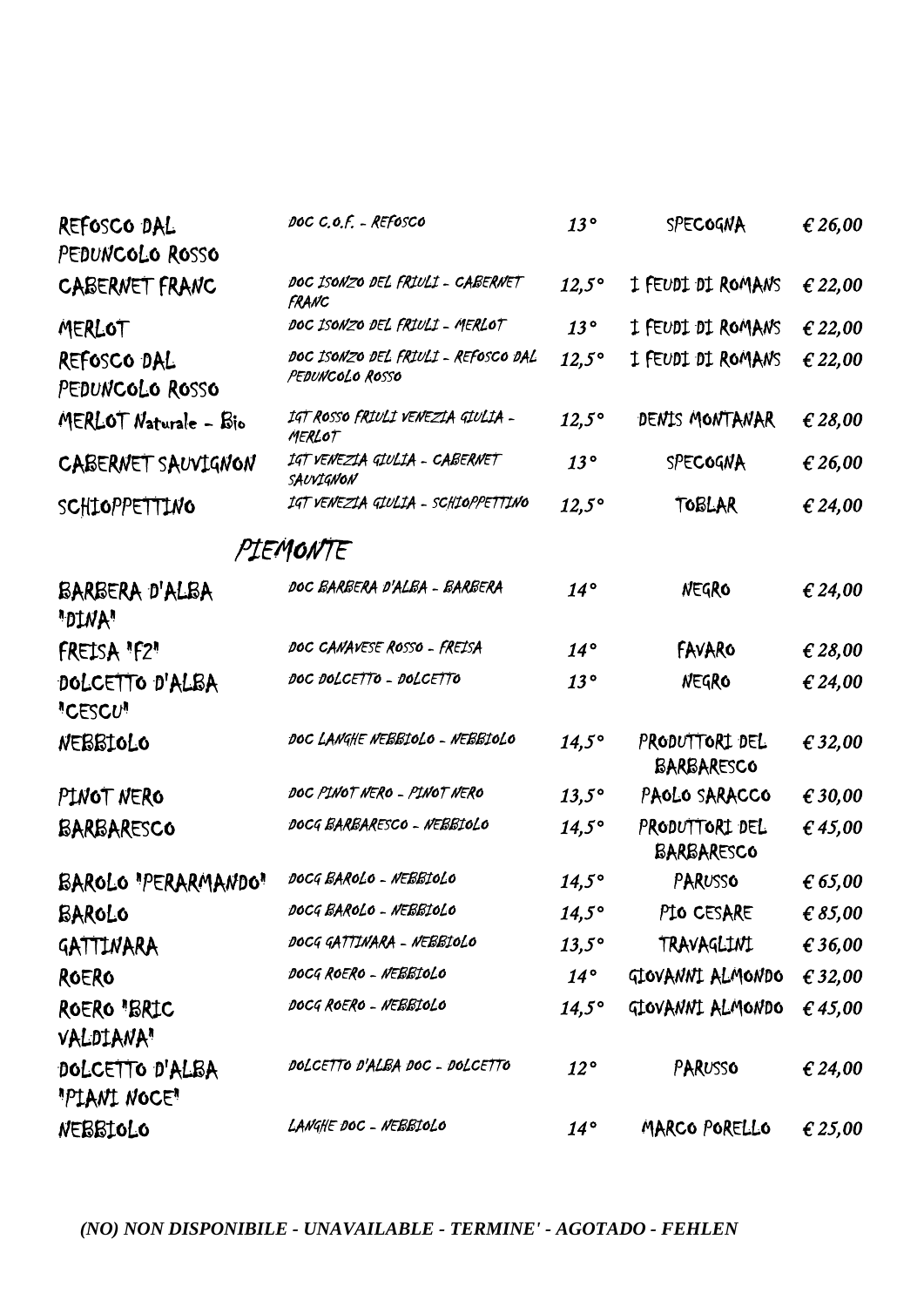SEMPLICEMENTE VINO NOT-DOLCETTO, BARBERA BELLOTTI ROSSO Naturale - Senza solfiti aggiunti - Biodinamico

## LIGURIA

| NICCOLO' V                          | DOC COLLI DI LUNI ROSSO -<br>SANGIOVESE, MERLOT, POLLERA NERA                   | $14^{\circ}$ | LUNAE                                      | € 29,00 |
|-------------------------------------|---------------------------------------------------------------------------------|--------------|--------------------------------------------|---------|
| <b>CIRCUS</b>                       | IGT LIGURIA DI LEVANTE ROSSO -<br>MASSARETA, ALICANTE, ALBAROSSA                | $12,5^\circ$ | LUNAE                                      | € 20,00 |
|                                     | LOMBARDIA                                                                       |              |                                            |         |
| ROSSO DI VALTELLINA                 | DOC VALTELLINA ROSSO -<br>CHIAVENNASCA (NEBBIOLO)                               | 13°          | AR.PE.PE.                                  | € 35,00 |
| SFURSAT 5 STELLE                    | DOCG SFORZATO DI VALTELLINA -<br>CHIAVENNASCA                                   | $16^{\circ}$ | NINO NEGRI                                 | € 90,00 |
| <b>INFERNO</b> Superiore            | DOCG VALTELLINA - NEBBIOLO                                                      | 13°          | NINO NEGRI                                 | € 29,00 |
| SASSELLA LE TENSE                   | DOCG VALTELLINA - CHIAVENNASCA                                                  | $13,5^\circ$ | NINO NEGRI                                 | € 36,00 |
| Superiore                           |                                                                                 |              |                                            |         |
| RONCHEDONE                          | ROSSO VDT - MARZEMINO, SANGIOVESE,<br><b>CABERNET</b>                           | $14^{\circ}$ | CÀ DEI FRATI                               | € 32,00 |
|                                     | VENETO                                                                          |              |                                            |         |
| AMARONE "CAMPO DEL<br><b>GIGLI'</b> | DOC AMARONE DELLA VALPOLICELLA -<br>CORVINA, CORVINONE, RONDINELLA,<br>CROATINA | $16^{\circ}$ | TENUTA SANT'ANTONIO $\epsilon$ 65,00       |         |
| BARDOLINO "LE<br><b>NOGARE</b> "    | DOC BARDOLINO - CORVINA.<br>RONDINELLA, MOLINARA                                | $12^{\circ}$ | BERTANI                                    | €18,00  |
| <b>VALPOLICELLA Classico</b>        | DOC VALPOLICELLA - CORVINA,<br>RONDINELLA                                       | 13°          | ALLEGRINI                                  | € 24,00 |
| VALPOLICELLA                        | DOC VALPOLICELLA - BARBERA,<br>CORVINA, RONDINELLA, CORVINONE                   | 13°          | MUSELLA                                    | € 32,00 |
| Superiore - Naturale                |                                                                                 |              |                                            |         |
| AMARONE                             | DOC VALPOLICELLA - CORVINA,<br>RONDINELLA, CROATINA E OSELETTA                  | $15^{\circ}$ | TENUTA SANT'ANTONIO $\epsilon$ 42,00       |         |
| VALPOLICELLA<br>"NANFRE" Superiore  | DOC VALPOLICELLA - CORVINA.<br>RONDINELLA                                       |              | 12,5° TENUTA SANT'ANTONIO $\epsilon$ 22,00 |         |
| AMARONE                             | DOC VALPOLICELLA - CORVINA.<br>RONDINELLA, SANGIOVESE                           | $16,5^\circ$ | ZENATO                                     | € 59,00 |

VDT - DOLCETTO, BARBERA *13,5°* CASCINA DEGLI ULIVI *€ 28,00*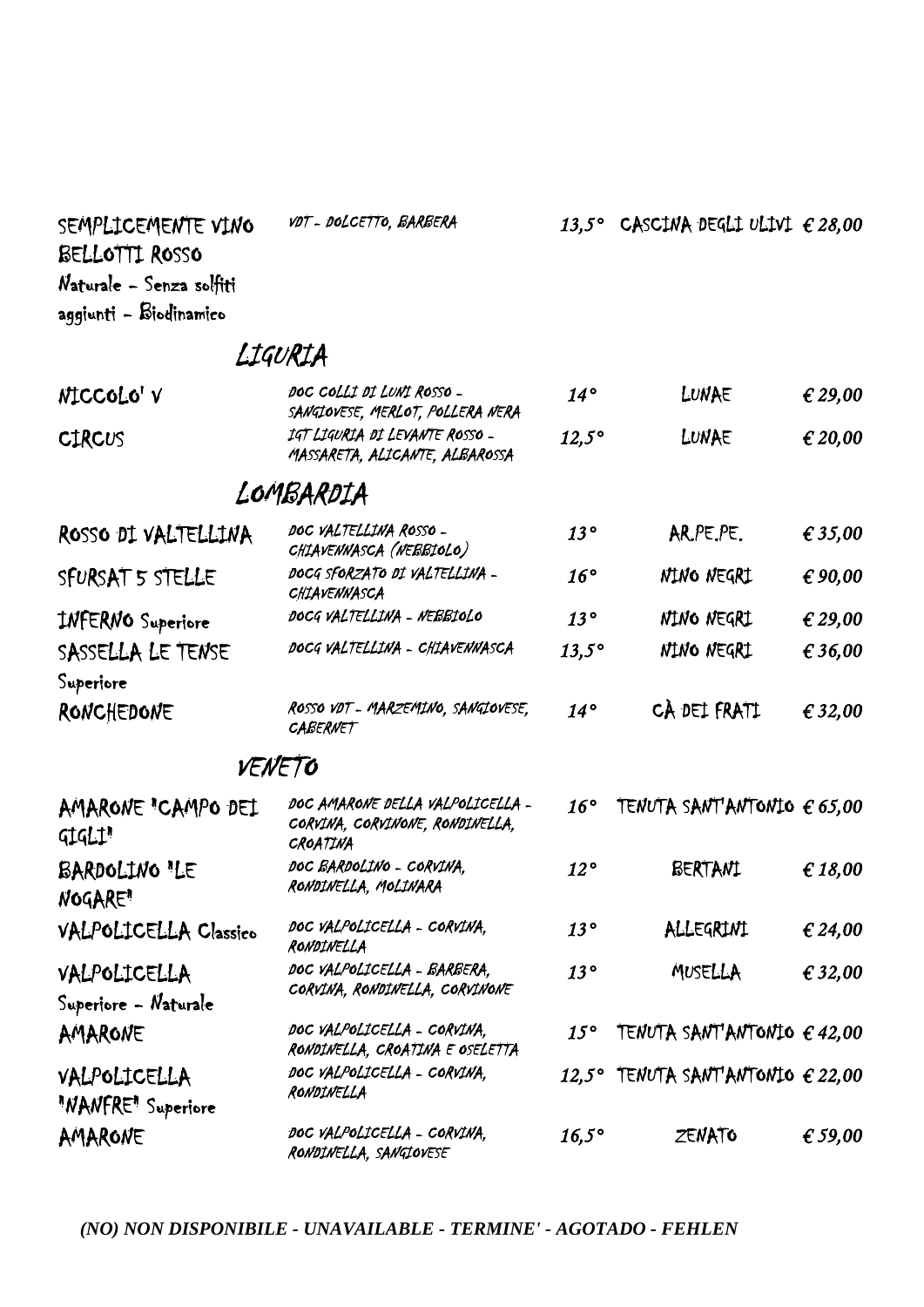| MONTI GARBI Ripasso<br>Superiore       | DOC VALPOLICELLA RIPASSO - CORVINA,<br>RONDINELLA, CROATINA E OSELETTA               | 14°            | TENUTA SANT'ANTONIO $\epsilon$ 28,00  |         |
|----------------------------------------|--------------------------------------------------------------------------------------|----------------|---------------------------------------|---------|
|                                        | EMILIA ROMAGNA                                                                       |                |                                       |         |
| SANGIOVESE DI<br>ROMAGNA               | DOC ROMAGNA SANGIOVESE PREDAPPIO -<br>SANGIOVESE                                     | $14^{\circ}$   | CHIARA CONDELLO                       | € 30,00 |
| IL SANGIOVESE                          | DOC ROMAGNA SANGIOVESE PREDAPPIO -<br>SANGIOVESE                                     | $13,5^\circ$   | NOELIA RICCI                          | € 24,00 |
|                                        | TOSCANA                                                                              |                |                                       |         |
| LE SERRE NUOVE                         | DOC BOLGHERI - MERLOT, CABERNET<br>SAUVIGNON, CABERNET FRANC, PETIT<br><b>VERDOT</b> |                | 14,5° TENUTE DELL'ORNELLAIAE 69,00    |         |
| ROSSO DI MONTALCINO                    | DOC ROSSO DI MONTALCINO -<br>SANGIOVESE GROSSO                                       | $13,5^\circ$   | CAPARZO                               | € 26,00 |
| ROSSO DI MONTALCINO                    | DOC ROSSO DI MONTALCINO -                                                            | $14^{\circ}$   | LA GERLA                              | € 30,00 |
| ROSSO DI<br>MONTEPULCIANO              | DOC ROSSO DI MONTEPULCIANO -<br>SANGIOVESE CANAIOLO E MERLOT                         | 13°            | SALCHETO                              | € 22,00 |
| Naturale<br>BRUNELLO DI<br>MONTALCINO  | DOCG BRUNELLO DI MONTALCINO -<br>SANGIOVESE GROSSO                                   | $13,5^\circ$   | CAPARZO                               | € 45,00 |
| BRUNELLO DI<br>MONTALCINO              | DOCG BRUNELLO DI MONTALCINO -<br>SANGIOVESE                                          | $14^\circ$     | LA GERLA                              | € 55,00 |
| CARMIGNANO "VILLA<br>DI CAPEZZANA" BIO | DOCG CARMIGNANO - SANGIOVESE,<br><b>CABERNET SAUVIGNON</b>                           | $14,5^{\circ}$ | <b>CONTINI</b>                        | € 40,00 |
| CHIANTI CLASSICO Bio                   | DOCG CHIANTI CLASSICO - SANGIOVESE.<br>CANAIOLO, CILIEGIOLO, COLORINO                | $13,5^{\circ}$ | BADIA A COLTIBUONO $\epsilon$ 30,00   |         |
| CHIANTI CLASSICO                       | DOCG CHIANTI CLASSICO - SANGIOVESE                                                   | $14^{\circ}$   | CASTELLO DI RADDA                     | € 27,00 |
| CHIANTI CLASSICO                       | DOCG CHIANTI CLASSICO - SANGIOVESE,<br>CANAIOLO, SYRAH                               | $14,5^\circ$   | ISOLE E OLENA                         | € 39,00 |
| CHIANTI CLASSICO<br>Riserva            | DOCG CHIANTI CLASSICO - SANGIOVESE                                                   | $14,5^\circ$   | ROCCA DELLE MACIE $\epsilon$ 30,00    |         |
| MORELLINO DI<br>SCANSANO "HEBA" BIO    | DOCG MORELLINO DI SCANSANO -<br>SANGIOVESE, SYRAH                                    | $13^{\circ}$   | FATTORIA DI MAGLIANO $\epsilon$ 20,00 |         |
| MORELLINO DI<br>SCANSANO "RIBEO"       | DOCG MORELLINO DI SCANSANO -<br>SANGIOVESE, ALICANTE                                 | $14,5^{\circ}$ | ROCCAPESTA                            | € 25,00 |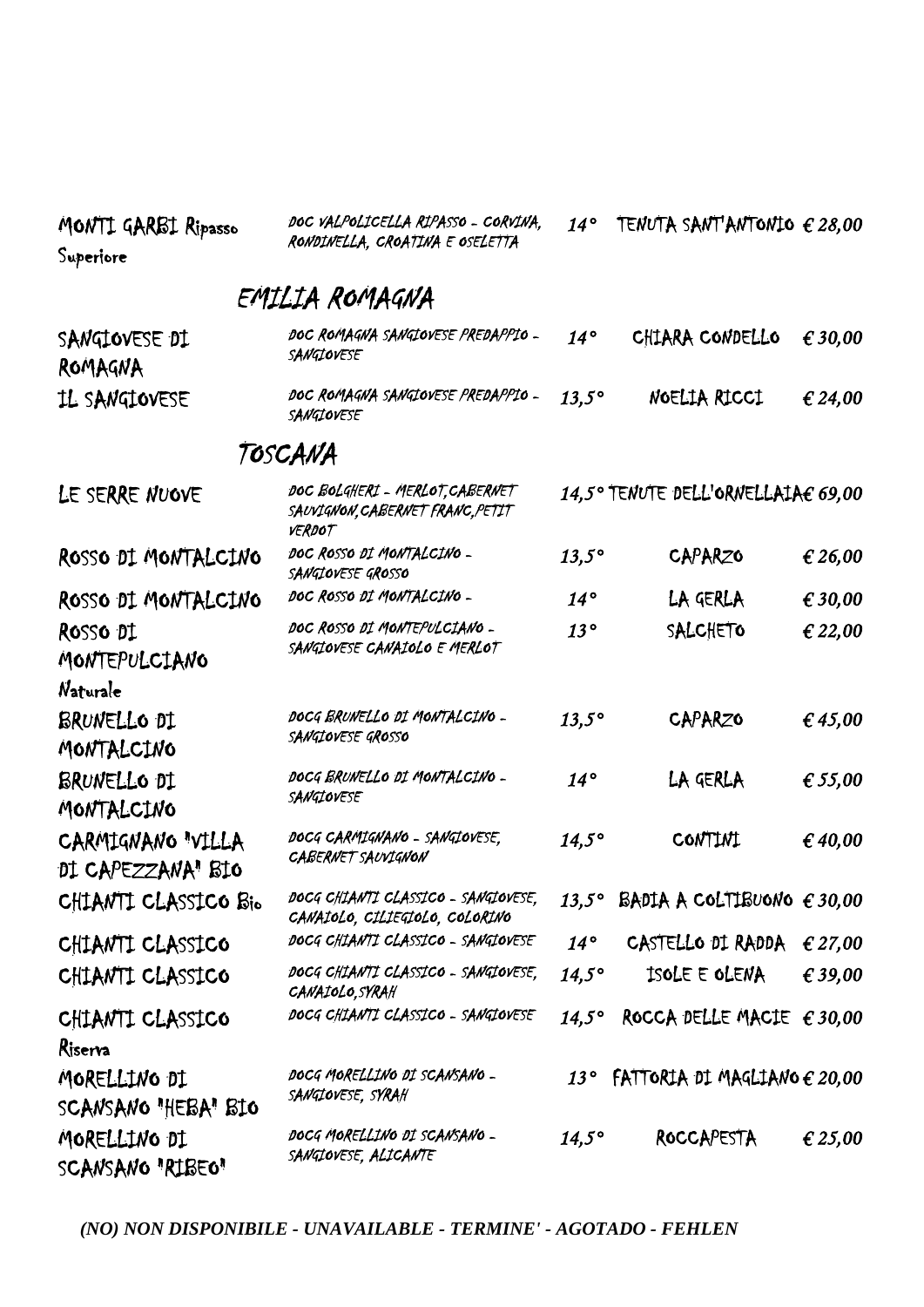| MORELLINO DI<br>SCANSANO                 | DOCG MORELLINO DI SCANSANO -<br>SANGIOVESE, ALICANTE    | $14.5^\circ$ | <b>ROCCAPESTA</b> | € 32,00          |
|------------------------------------------|---------------------------------------------------------|--------------|-------------------|------------------|
| "ROCCAPESTA"                             |                                                         |              |                   |                  |
| VINO NOBILE DI<br>MONTEPULCIANO          | DOCG NOBILE DI MONTEPULCIANO -<br>PRUGNOLO GENTILE      | $14^\circ$   | POLIZIANO         | € 39,00          |
| VINO NOBILE DI<br>MONTEPULCIANO Bio      | DOCG VINO NOBILE DI<br>MONTEPULCIANO - PRUGNOLO GENTILE | $13,5^\circ$ | SALCHETO          | $\epsilon$ 35,00 |
| TIGNANELLO                               | IGT TOSCANA - SANGIOVESE, CABERNET                      | $14^{\circ}$ | ANTINORI          | : 125,00         |
| LE VOLTE                                 | IGT TOSCANA - SANGIOVESE, MERLOT, CAB<br>FRANC          | $13.5^\circ$ | ORNELLAIA         | € 36,00          |
| OBVIUS SANGIOVESE<br>Bio - Senza solfiti | IGT TOSCANA ROSSO - SANGIOVESE                          | $13,5^\circ$ | SALCHETO          | € 28,00          |

aggiunti - Naturale

## UMBRIA

| ROSSO DI MONTEFALCO<br>Bio      | DOC MONTEFALCO ROSSO - SANGIOVESE,<br>SAGRANTINO, MONTEPULCIANO | $14^{\circ}$   | ANTONELLI      | € 22,00 |
|---------------------------------|-----------------------------------------------------------------|----------------|----------------|---------|
| SAGRANTINO DI<br>MONTEFALCO Bio | DOCG SAGRANTINO DI MONTEFALCO -<br>SAGRANTINO                   | $15^{\circ}$   | ANTONELLI      | € 45,00 |
| VIGNA MONTICCHIO<br>Riserva     | DOCG TORGIANO ROSSO -<br>SANGIOVESE, CANAIOLO                   | $14,5^\circ$   | LUNGAROTTI     | € 59,00 |
| CABERNET SAUVIGNON<br>"ARMALEO" | IGT UMBRIA ROSSO - CABERNET<br>SAUVIGNON                        | $14^{\circ}$   | PALAZZONE      | € 40,00 |
| SANGIOVESE "PIVIERE"            | IGT UMBRIA ROSSO - SANGIOVESE                                   | $13,5^\circ$   | PALAZZONE      | € 28,00 |
|                                 | MARCHE                                                          |                |                |         |
| ROSSO PICENO<br>"FARNIO"        | DOC ROSSO PICENO - MONTEPULCIANO.<br>SANGIOVESE                 | $12,5^\circ$   | GAROFOLI       | € 18,00 |
| LACRIMA DI MORRO<br>D'ALBA      | LACRIMA DI MORRO DOP - LACRIMA DI<br>MORRO D'ALBA               | 13°            | CANTINA OFFIDA | € 22,00 |
| IL PODESTÀ Superiore            | ROSSO PICENO DOP - MONTEPULCIANO,<br>SANGIOVESE                 | $14,5^{\circ}$ | CANTINA OFFIDA | € 22,00 |

## ABRUZZO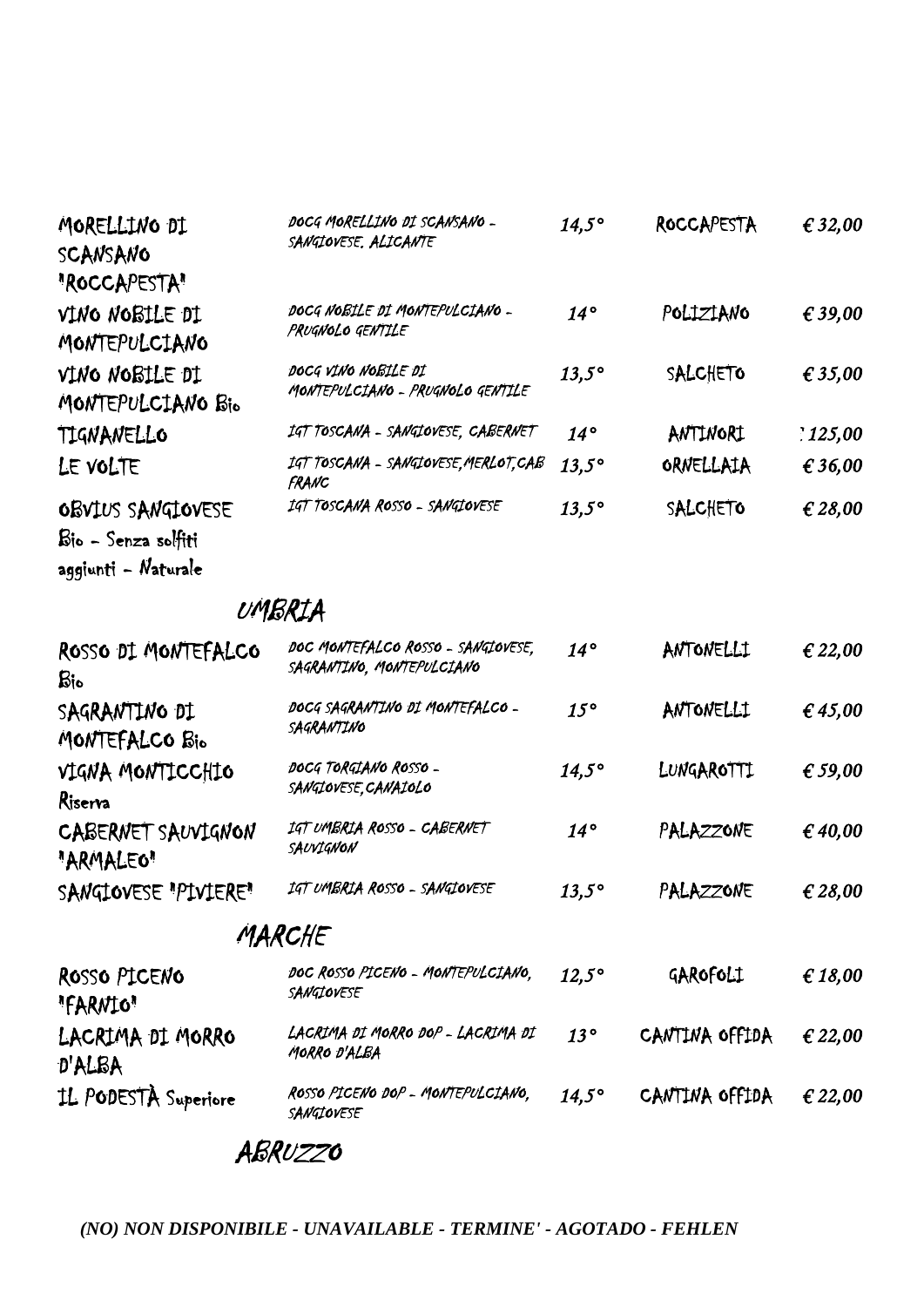| HARIMANN                               | DOC MONTEPULCIANO D'ABRUZZO -<br>MONTEPULCIANO D'ABRUZZO              | $15^{\circ}$ | PASETTI                                   | € 50,00          |
|----------------------------------------|-----------------------------------------------------------------------|--------------|-------------------------------------------|------------------|
| MONTEPULCIANO<br>"TESTAROSSA"          | DOC MONTEPULCIANO D'ABRUZZO -<br>MONTEPULCIANO                        | $15^{\circ}$ | PASETTI                                   | € 32,00          |
| MONTEPULCIANO<br>D'ABRUZZO             | DOC MONTEPULCIANO D'ABRUZZO -<br>MONTEPULCIANO                        | $14,5^\circ$ | PASETTI                                   | € 22,00          |
| MONTEPULCIANO<br>D'ABRUZZO RISERVA Bio | DOC MONTEPULCIANO D'ABRUZZO -<br>MONTEPULCIANO                        | $14^{\circ}$ | PRAESIDIUM                                | £45,00           |
| MOLISE                                 |                                                                       |              |                                           |                  |
| AGLIANICO Bio                          | AGLIANICO DEL MOLISE DOC-<br>AGLIANICO                                | $14^{\circ}$ | DI MAJO NORANTE                           | € 27,00          |
| TINTILIA BIO                           | DOC TINTILIA DEL MOLISE - TINTILIA                                    | $14^{\circ}$ | DI MAJO NORANTE                           | € 28,00          |
|                                        | CAMPANIA                                                              |              |                                           |                  |
| TRAMONTI ROSSO                         | DOC COSTA D'AMALFI TRAMONTI ROSSO -<br>TINTORE, AGLIANICO, PIEDIROSSO |              | 13,5° TENUTA SAN FRANCESCOE 32,00         |                  |
| FALERNO DEL MASSICO                    | DOC FALERNO DEL MASSICO -<br>AGLIANICO E PIEDIROSSO                   | $13,5^\circ$ | VILLA MATILDE                             | € 27,00          |
| AGLIANICO                              | DOC IRPINIA ROSSO - AGLIANICO                                         | 13°          | TERREDORA DI PAOLO $\epsilon$ 24,00       |                  |
| TAURASI - FATICA<br>CONTADINA          | DOCG TAURASI - AGLIANICO                                              | $13.5^\circ$ | TERREDORA DI PAOLO $\epsilon$ 38,00       |                  |
| "MILLE" Naturale -<br>Biodinamico      | IGT ROCCAMONFINA - PALLAGRELLO<br>NERO, PIEDIROSSO                    | 13°          | I CACCIAGALLI                             | € 28,00          |
| LACRIMA NERO                           | LACRYMA CHRISTI DEL VESUVIO DOP-<br>PIEDIROSSO, AGLIANICO, OLIVELLA   | 13°          | CANTINE OLIVELLA                          | $\epsilon$ 20,00 |
|                                        | BASILICATA                                                            |              |                                           |                  |
| IL REPERTORIO                          | DOC AGLIANICO DEL VULTURE -<br>AGLIANICO DEL VULTURE                  | $14^{\circ}$ | CANTINE DEL NOTAIO $\epsilon$ 30,00       |                  |
| AGLIANICO "L'ATTO"                     | IGT BASILICATA ROSSO - AGLIANICO<br>DEL VULTURE                       |              | 13,5° CANTINE DEL NOTAIO $\epsilon$ 22,00 |                  |
| AGLIANICO DEL<br>VULTURE               | IGT ROSSO BASILICATA - AGLIANICO                                      | $13,5^\circ$ | D'ANGELO                                  | € 22,00          |
|                                        | CALABRIA                                                              |              |                                           |                  |
|                                        |                                                                       |              |                                           |                  |

DUCA SAN FELICE DOC CIRO'- GALIOPPO Riserva  $14^{\circ}$  LIBRANDI  $\epsilon$  24,00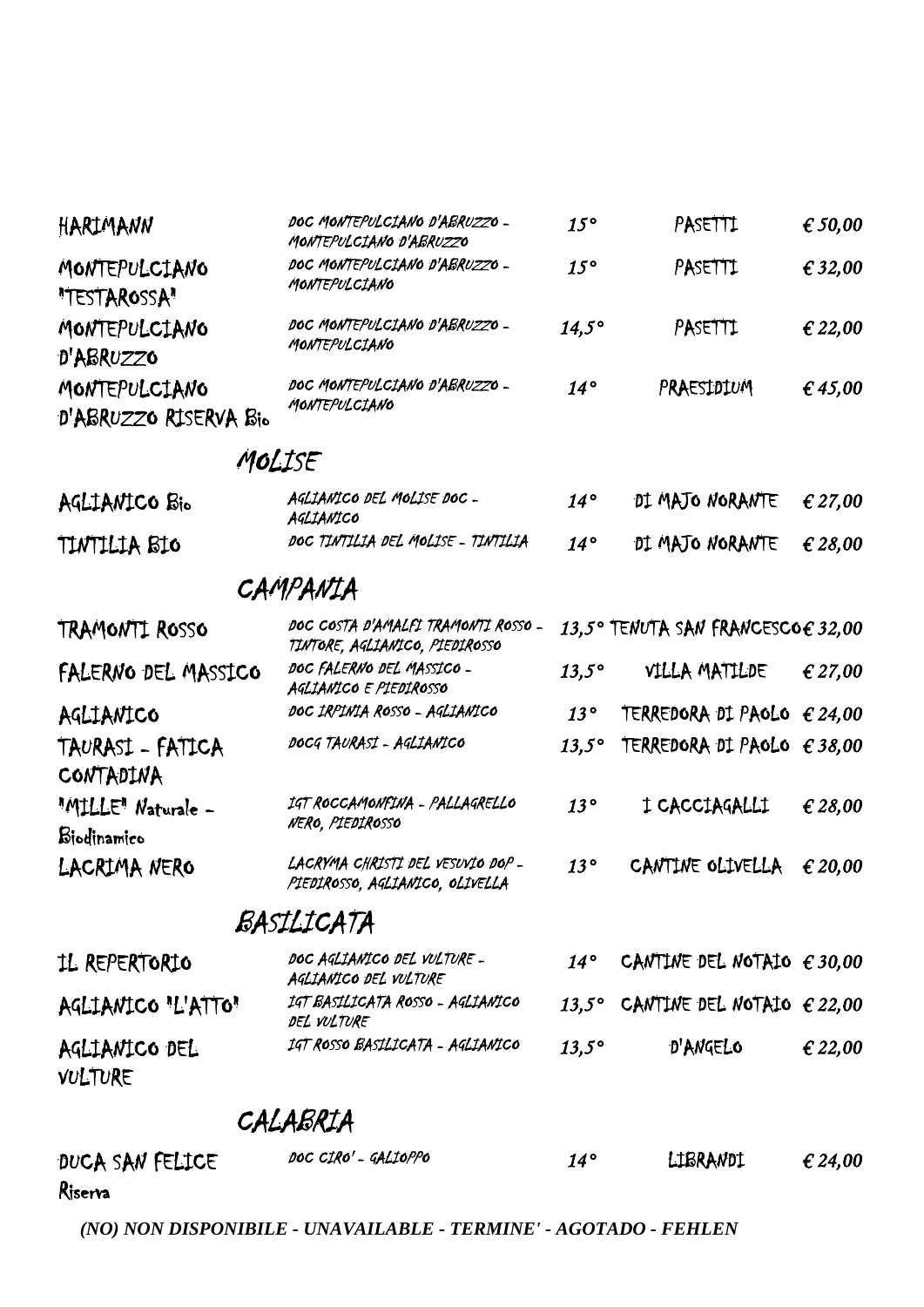| CIRO Superiore Bio                            | DOC CIRÒ - GAGLIOPPO               | $14^{\circ}$   | CATALDO CALABRETTA $\epsilon$ 27,00  |                  |
|-----------------------------------------------|------------------------------------|----------------|--------------------------------------|------------------|
|                                               | PUGLIA                             |                |                                      |                  |
| NERO DI TROIA<br>"PIETRA DEI LUPI"            | CASTEL DEL MONTE DOC - NERO DI     | $14^{\circ}$   | CANTINE CARPENTIERE $\epsilon$ 24,00 |                  |
| NEGRAMARO "VERETO"<br>Riserva                 | DOP SALICE SALENTINO - NEGRAMARO   | $13,5^\circ$   | AGRICOLE VALLONE                     | € 22,00          |
| NIURUMARU Naturale                            | IGT PUGLIA ROSSO - NEGROAMARO      | $13,5^\circ$   | L'ARCHETIPO                          | € 28,00          |
| PRIMITIVO "PUNTA<br>AQUILA"                   | IGT ROSSO SALENTO - PRIMITIVO      | $14^{\circ}$   | <b>TENUTE RUBINO</b>                 | € 22,00          |
| SUSUMANTELLO<br>"OLTREMÉ"                     | IGT ROSSO SALENTO - SUSUMANIELLO   | $13,5^\circ$   | TENUTE RUBINO                        | € 22,00          |
| PRIMITIVO Naturale                            | IGT SALENTO ROSSO - PRIMITIVO      | $14^{\circ}$   | L'ARCHETIPO                          | € 30,00          |
| RIPOSATA Naturale -<br>Senza solfiti aggiunti | VDT - PRIMITIVO                    | $10,8^\circ$   | LA CATTIVA                           | € 38,00          |
| TREBBIANICO                                   | vot - TREBBIANO, AGLIANICO         | $10,5^{\circ}$ | LA CATTIVA                           | € 32,00          |
| Naturale - senza solfiti<br>aggiunti          |                                    |                |                                      |                  |
|                                               | SICILIA                            |                |                                      |                  |
| FTNA ROSSO                                    | DOC ETNA ROSSO - NERELLO MASCALESE | $13^{\circ}$   | ALTA MORA                            | $\epsilon$ 32.00 |

| ETNA ROSSO           | DOC ETNA ROSSO - NERELLO MASCALESE                    | 13°          | ALTA MORA          | € 32,00 |
|----------------------|-------------------------------------------------------|--------------|--------------------|---------|
| ETNA ROSSO           | DOC ETNA ROSSO - NERELLO MASCALESE                    | $14^{\circ}$ | ALTA MORA          | € 55,00 |
| "GUARDIOLA"          |                                                       |              |                    |         |
| ETNA ROSSO           | DOC ETNA ROSSO - NERELLO MASCALESE                    | $13,5^\circ$ | PIETRADOLCE        | € 30,00 |
| NERO D'AVOLA         | DOC NERO D'AVOLA - NERO D'AVOLA                       | $14^{\circ}$ | MARABINO           | €42,00  |
| "ARCHIMEDE"          |                                                       |              |                    |         |
| Biodinamico Naturale |                                                       |              |                    |         |
| NERO D'AVOLA Bio     | DOC SICILIA - NERO D'AVOLA                            | 13°          | BAGLIO DI PIANETTO | € 22,00 |
| GAIO GAIO Naturale   | DOC SICILIA - NERELLO MASCALESE.<br>NERELLO CAPPUCCIO | 13°          | CALABRETTA         | € 28,00 |
| NERO D'AVOLA         | DOC SICILIA - NERO D'AVOLA                            | $13,5^\circ$ | <b>CENTOPASSI</b>  | € 27,00 |
| "ARGILLE DI TAGGHIA  |                                                       |              |                    |         |
| $VIAn$ $Bio$         |                                                       |              |                    |         |
| PERRICONE Bio        | DOC SICILIA - PERRICONE                               | 13°          | <b>CENTOPASSI</b>  | € 27,00 |
|                      |                                                       |              |                    |         |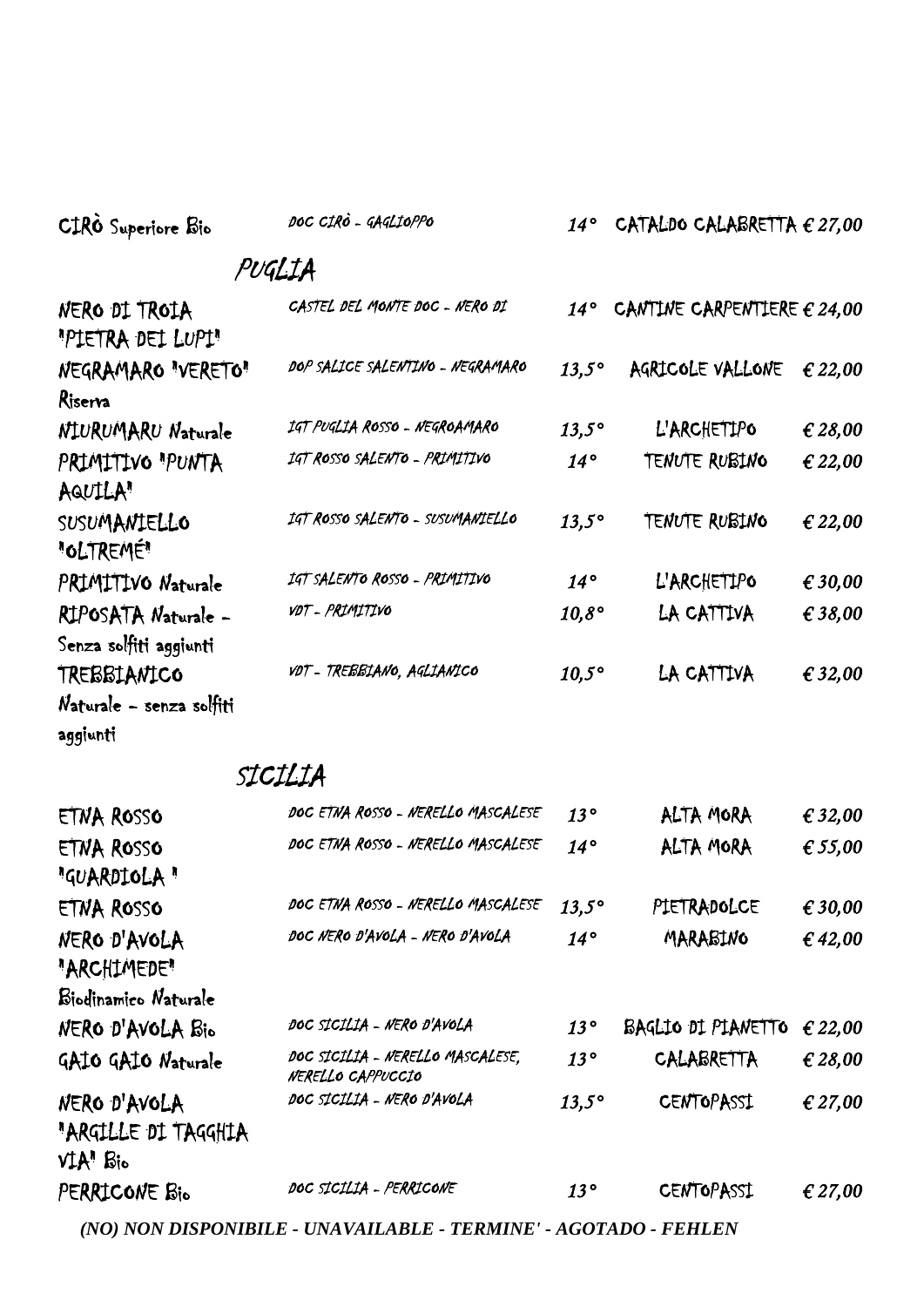| SYRAH Bio                | DOC SICILIA ROSSO - SYRAH                             | $14^{\circ}$ | BAGLIO DI PIANETTO                  | € 23,00          |
|--------------------------|-------------------------------------------------------|--------------|-------------------------------------|------------------|
| CERASUOLO DI<br>VITTORIA | DOCG CERASUOLO DI VITTORIA - NERO<br>AVOLA E FRAPPATO | 13°          | PLANETA                             | € 25,00          |
| NERO D'AVOLA             | IGT SICILIA - NERO D'AVOLA                            | $14.5^\circ$ | MORGANTE                            | € 22,00          |
| IL FRAPPATO Naturale     | IGT TERRE SICILIANE - FRAPPATO                        | $13^{\circ}$ | ARIANNA OCCHIPINTI $\epsilon$ 45,00 |                  |
| SP68 Naturale            | IGT TERRE SICILIANE - FRAPPATO, NERO<br>D'AVOLA       | $12.5^\circ$ | ARIANNA OCCHIPINTI $\epsilon$ 30.00 |                  |
| FRAPPATO Bio             | IGT TERRE SICILIANE - FRAPPATO                        | 13°          | BAGLIO DI PIANETTO                  | $\epsilon$ 23,00 |
| NERO D'AVOLA "ROSSO      | TERRE SICILIANE IGT - NERO D'AVOLA                    | $13.5^\circ$ | MARABINO                            | € 25,00          |
| DI CONTRADA"             |                                                       |              |                                     |                  |

SARDEGNA

Biodinamico naturale

| CANNONAU "COSTERA"                | DOC CANNONAU - CANNONAU                           | $14^{\circ}$ | ARGIOLAS       | € 24,00 |
|-----------------------------------|---------------------------------------------------|--------------|----------------|---------|
| CANNONAU<br>"CENTOSERE"           | DOC CANNONAU DI SARDEGNA -<br>CANNONAU            | $14^{\circ}$ | PALA           | € 24,00 |
| <b>BUIO</b>                       | DOC CARIGNANO DEL SULCIS-<br>CARIGNANO            | $14^{\circ}$ | MESA           | € 24,00 |
| MONICA DI SARDEGNA<br>"PERDERA"   | DOC MONICA DI SARDEGNA - MONICA                   | $14^{\circ}$ | ARGIOLAS       | € 21,00 |
| MONICA DI SARDEGNA<br>"OLTRELUNA" | DOC MONICA DI SARDEGNA - MONICA                   | $13,5^\circ$ | PALA           | € 24,00 |
| RENOSU Naturale                   | IGT ROMANGIA ROSSO - CANNONAU.<br>MONICA, PASCALE | $13^{\circ}$ | TENUTE DETTORI | € 26,00 |